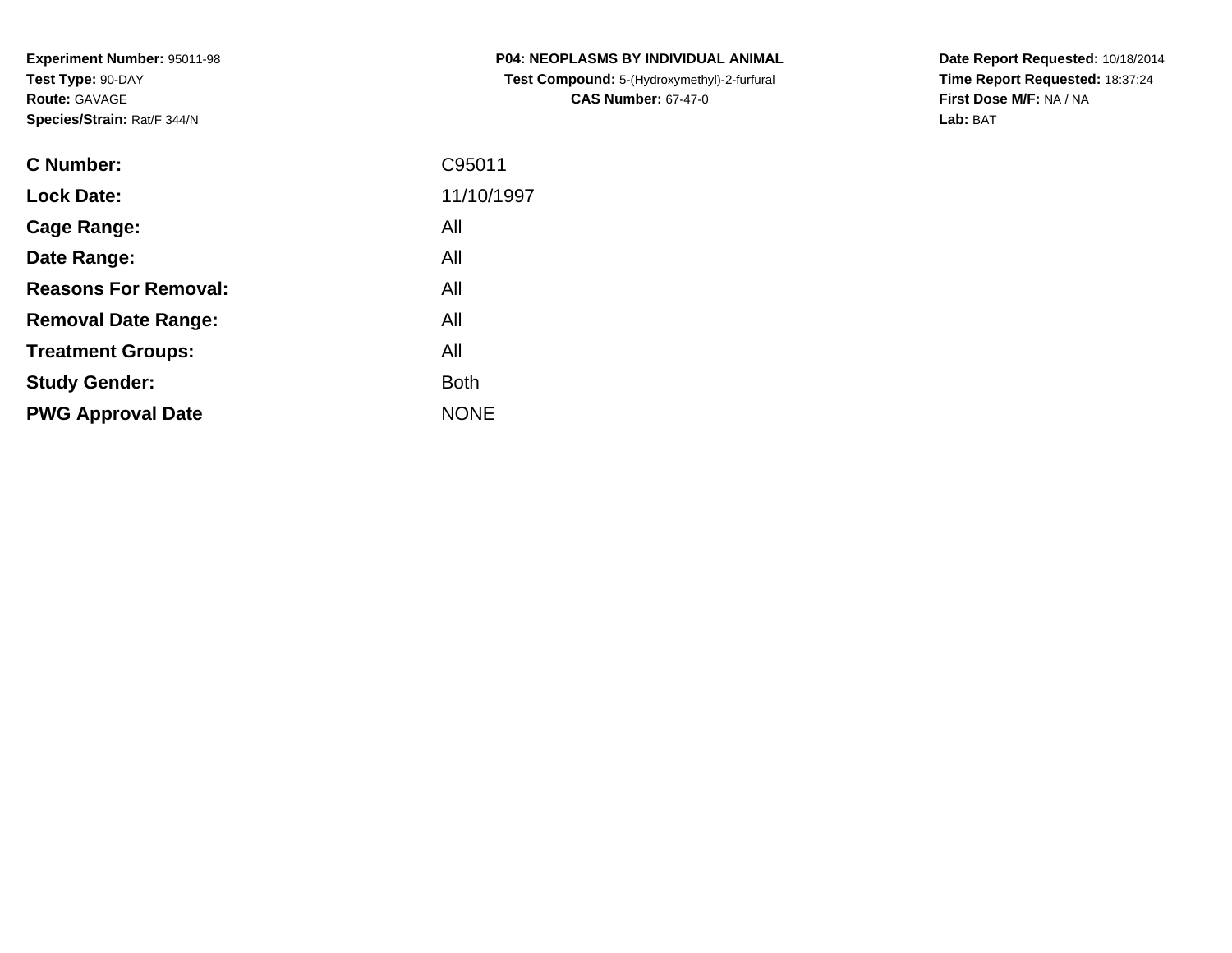## **Route:** GAVAGE

**Species/Strain:** Rat/F 344/N

## **P04: NEOPLASMS BY INDIVIDUAL ANIMAL**

**Test Compound:** 5-(Hydroxymethyl)-2-furfural

**CAS Number:** 67-47-0

**Date Report Requested:** 10/18/2014**Time Report Requested:** 18:37:24**First Dose M/F:** NA / NA**Lab:** BAT

|                                                                                | DAY ON TEST      | $\boldsymbol{\theta}$                                  | $\pmb{\theta}$                                          | $\pmb{\theta}$                                 | $\boldsymbol{\theta}$                                         | $\boldsymbol{\theta}$                             | $\pmb{\theta}$                       | $\pmb{\theta}$                                  | $\boldsymbol{\theta}$                                          | $\boldsymbol{\theta}$                                  | $\pmb{\theta}$                      |                       |
|--------------------------------------------------------------------------------|------------------|--------------------------------------------------------|---------------------------------------------------------|------------------------------------------------|---------------------------------------------------------------|---------------------------------------------------|--------------------------------------|-------------------------------------------------|----------------------------------------------------------------|--------------------------------------------------------|-------------------------------------|-----------------------|
| F 344/N Rat Male                                                               |                  | 0<br>9                                                 | $\boldsymbol{\theta}$<br>9<br>$\boldsymbol{4}$          | $\boldsymbol{\theta}$<br>9<br>$\boldsymbol{4}$ | $\boldsymbol{\theta}$<br>$\boldsymbol{g}$<br>$\boldsymbol{4}$ | $\boldsymbol{\theta}$<br>9<br>$\boldsymbol{4}$    | 0<br>9<br>$\boldsymbol{4}$           | $\boldsymbol{\theta}$<br>9<br>$\boldsymbol{4}$  | 0<br>9<br>$\boldsymbol{4}$                                     | $\pmb{\theta}$<br>$\boldsymbol{9}$<br>$\boldsymbol{4}$ | 0<br>9<br>$\boldsymbol{4}$          |                       |
| 0 MG/KG                                                                        | <b>ANIMAL ID</b> | 4<br>$\,0\,$<br>0<br>1<br>$\overline{\mathbf{c}}$<br>1 | $\pmb{0}$<br>$\pmb{0}$<br>$\mathbf{1}$<br>$\frac{2}{2}$ | $\pmb{0}$<br>0<br>1<br>$\frac{2}{3}$           | $\pmb{0}$<br>0<br>$\mathbf{1}$<br>$\frac{2}{4}$               | $\mathbf 0$<br>0<br>$\mathbf{1}$<br>$\frac{2}{5}$ | $\pmb{0}$<br>0<br>1<br>$\frac{2}{6}$ | $\pmb{0}$<br>0<br>$\mathbf{1}$<br>$\frac{2}{7}$ | $\mathbf 0$<br>0<br>1<br>$\begin{array}{c} 2 \\ 8 \end{array}$ | $\mathbf 0$<br>0<br>$\mathbf{1}$<br>$\frac{2}{9}$      | $\mathbf 0$<br>0<br>1<br>$_{0}^{3}$ | <i><b>*TOTALS</b></i> |
| <b>Alimentary System</b>                                                       |                  |                                                        |                                                         |                                                |                                                               |                                                   |                                      |                                                 |                                                                |                                                        |                                     |                       |
| <b>NONE</b><br><b>Cardiovascular System</b>                                    |                  |                                                        |                                                         |                                                |                                                               |                                                   |                                      |                                                 |                                                                |                                                        |                                     |                       |
| <b>NONE</b><br><b>Endocrine System</b>                                         |                  |                                                        |                                                         |                                                |                                                               |                                                   |                                      |                                                 |                                                                |                                                        |                                     |                       |
| <b>NONE</b><br><b>General Body System</b>                                      |                  |                                                        |                                                         |                                                |                                                               |                                                   |                                      |                                                 |                                                                |                                                        |                                     |                       |
| <b>NONE</b><br><b>Genital System</b>                                           |                  |                                                        |                                                         |                                                |                                                               |                                                   |                                      |                                                 |                                                                |                                                        |                                     |                       |
| <b>NONE</b><br><b>Hematopoietic System</b>                                     |                  |                                                        |                                                         |                                                |                                                               |                                                   |                                      |                                                 |                                                                |                                                        |                                     |                       |
| <b>NONE</b><br><b>Integumentary System</b>                                     |                  |                                                        |                                                         |                                                |                                                               |                                                   |                                      |                                                 |                                                                |                                                        |                                     |                       |
| <b>NONE</b><br><b>Musculoskeletal System</b>                                   |                  |                                                        |                                                         |                                                |                                                               |                                                   |                                      |                                                 |                                                                |                                                        |                                     |                       |
| <b>NONE</b><br><b>Nervous System</b>                                           |                  |                                                        |                                                         |                                                |                                                               |                                                   |                                      |                                                 |                                                                |                                                        |                                     |                       |
| <b>Brain</b>                                                                   |                  |                                                        | $\ddot{}$                                               |                                                | $\ddot{}$                                                     |                                                   | $\ddot{}$                            |                                                 |                                                                | $+$ $+$                                                |                                     | 5                     |
| * Total animals with tissue examined microscopically; Total animals with tumor |                  |                                                        |                                                         |                                                |                                                               |                                                   |                                      |                                                 |                                                                |                                                        |                                     | M Missing tissue      |

+ ..Tissue examined microscopically

I ..Insufficient tissue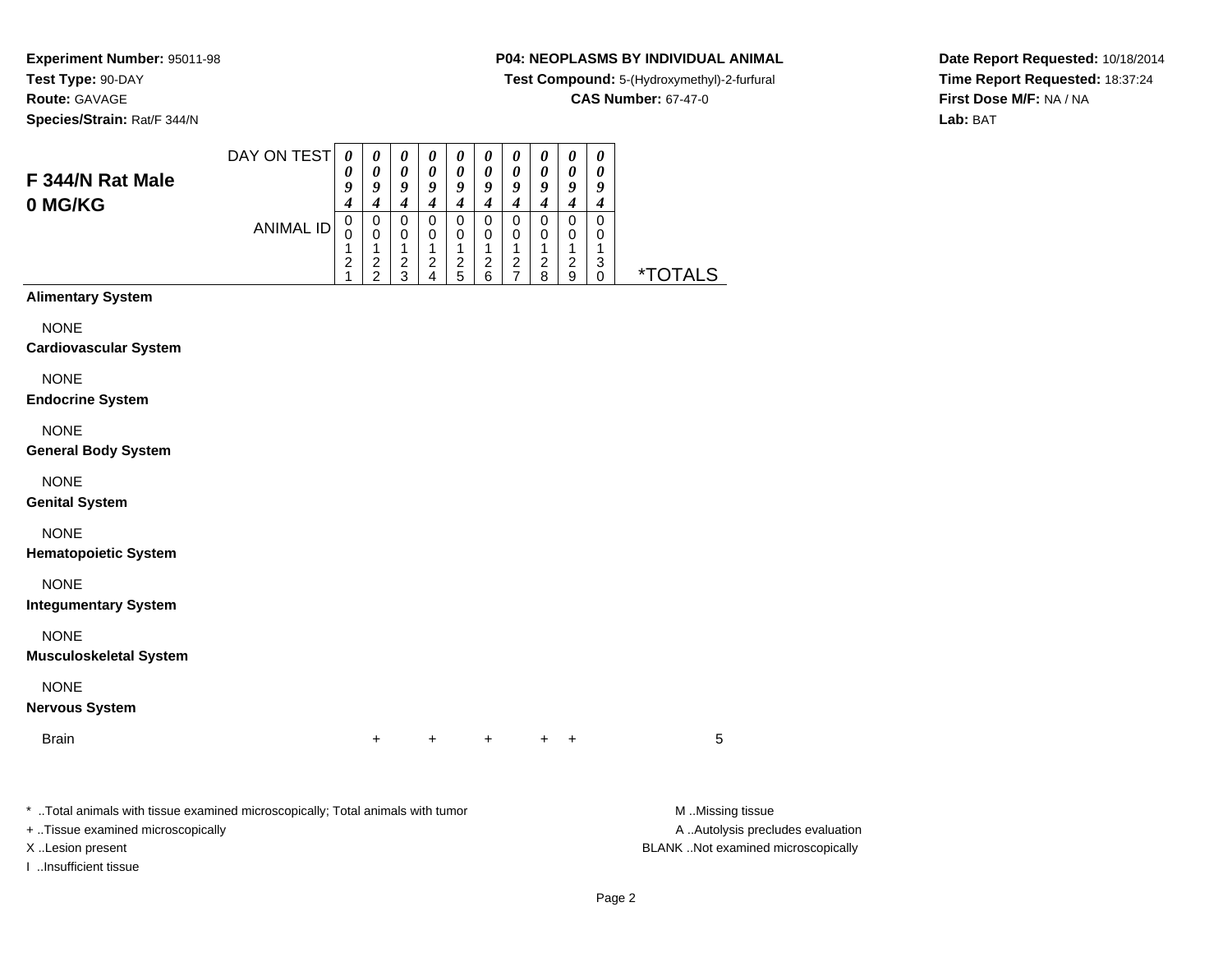**Test Type:** 90-DAY

**Route:** GAVAGE

**Species/Strain:** Rat/F 344/N

## **P04: NEOPLASMS BY INDIVIDUAL ANIMAL**

**Test Compound:** 5-(Hydroxymethyl)-2-furfural

**CAS Number:** 67-47-0

**Date Report Requested:** 10/18/2014**Time Report Requested:** 18:37:25**First Dose M/F:** NA / NA**Lab:** BAT

| F 344/N Rat Male<br>0 MG/KG                 | DAY ON TEST<br><b>ANIMAL ID</b> | 0<br>0<br>9<br>4<br>0<br>0<br>1<br>$\overline{c}$<br>1 | 0<br>0<br>9<br>4<br>0<br>$\Omega$<br>$\overline{c}$<br>$\mathcal{P}$ | 0<br>$\boldsymbol{\theta}$<br>9<br>4<br>0<br>$\mathbf 0$<br>1<br>$\overline{2}$<br>3 | 0<br>0<br>9<br>4<br>0<br>$\mathbf 0$<br>1<br>$\overline{2}$<br>4 | 0<br>0<br>9<br>4<br>0<br>0<br>1<br>$\boldsymbol{2}$<br>5 | 0<br>0<br>9<br>4<br>$\Omega$<br>0<br>1<br>$\boldsymbol{2}$<br>6 | 0<br>0<br>9<br>4<br>0<br>0<br>1<br>$\frac{2}{7}$ | $\boldsymbol{\theta}$<br>0<br>9<br>4<br>0<br>$\mathbf 0$<br>1<br>$\overline{c}$<br>8 | $\boldsymbol{\theta}$<br>0<br>9<br>4<br>0<br>$\mathbf 0$<br>$\overline{c}$<br>9 | 0<br>0<br>9<br>$\boldsymbol{4}$<br>$\Omega$<br>0<br>1<br>3<br>$\mathbf 0$ | <i><b>*TOTALS</b></i> |   |
|---------------------------------------------|---------------------------------|--------------------------------------------------------|----------------------------------------------------------------------|--------------------------------------------------------------------------------------|------------------------------------------------------------------|----------------------------------------------------------|-----------------------------------------------------------------|--------------------------------------------------|--------------------------------------------------------------------------------------|---------------------------------------------------------------------------------|---------------------------------------------------------------------------|-----------------------|---|
| Spinal Cord                                 |                                 |                                                        | +                                                                    |                                                                                      | $+$                                                              |                                                          | $\ddot{}$                                                       |                                                  | +                                                                                    | +                                                                               |                                                                           |                       | 5 |
| <b>Respiratory System</b>                   |                                 |                                                        |                                                                      |                                                                                      |                                                                  |                                                          |                                                                 |                                                  |                                                                                      |                                                                                 |                                                                           |                       |   |
| <b>NONE</b><br><b>Special Senses System</b> |                                 |                                                        |                                                                      |                                                                                      |                                                                  |                                                          |                                                                 |                                                  |                                                                                      |                                                                                 |                                                                           |                       |   |
| <b>NONE</b><br><b>Urinary System</b>        |                                 |                                                        |                                                                      |                                                                                      |                                                                  |                                                          |                                                                 |                                                  |                                                                                      |                                                                                 |                                                                           |                       |   |
| <b>NONE</b>                                 |                                 |                                                        |                                                                      |                                                                                      |                                                                  |                                                          |                                                                 |                                                  |                                                                                      |                                                                                 |                                                                           |                       |   |
| <b>SYSTEMIC LESIONS</b>                     |                                 |                                                        |                                                                      |                                                                                      |                                                                  |                                                          |                                                                 |                                                  |                                                                                      |                                                                                 |                                                                           |                       |   |
| Multiple Organ                              |                                 |                                                        | $\pm$                                                                |                                                                                      | $\ddot{}$                                                        |                                                          | $\ddot{}$                                                       |                                                  | $\pm$                                                                                | ÷                                                                               |                                                                           |                       | 5 |

\* ..Total animals with tissue examined microscopically; Total animals with tumor **M** . Missing tissue M ..Missing tissue

+ ..Tissue examined microscopically

I ..Insufficient tissue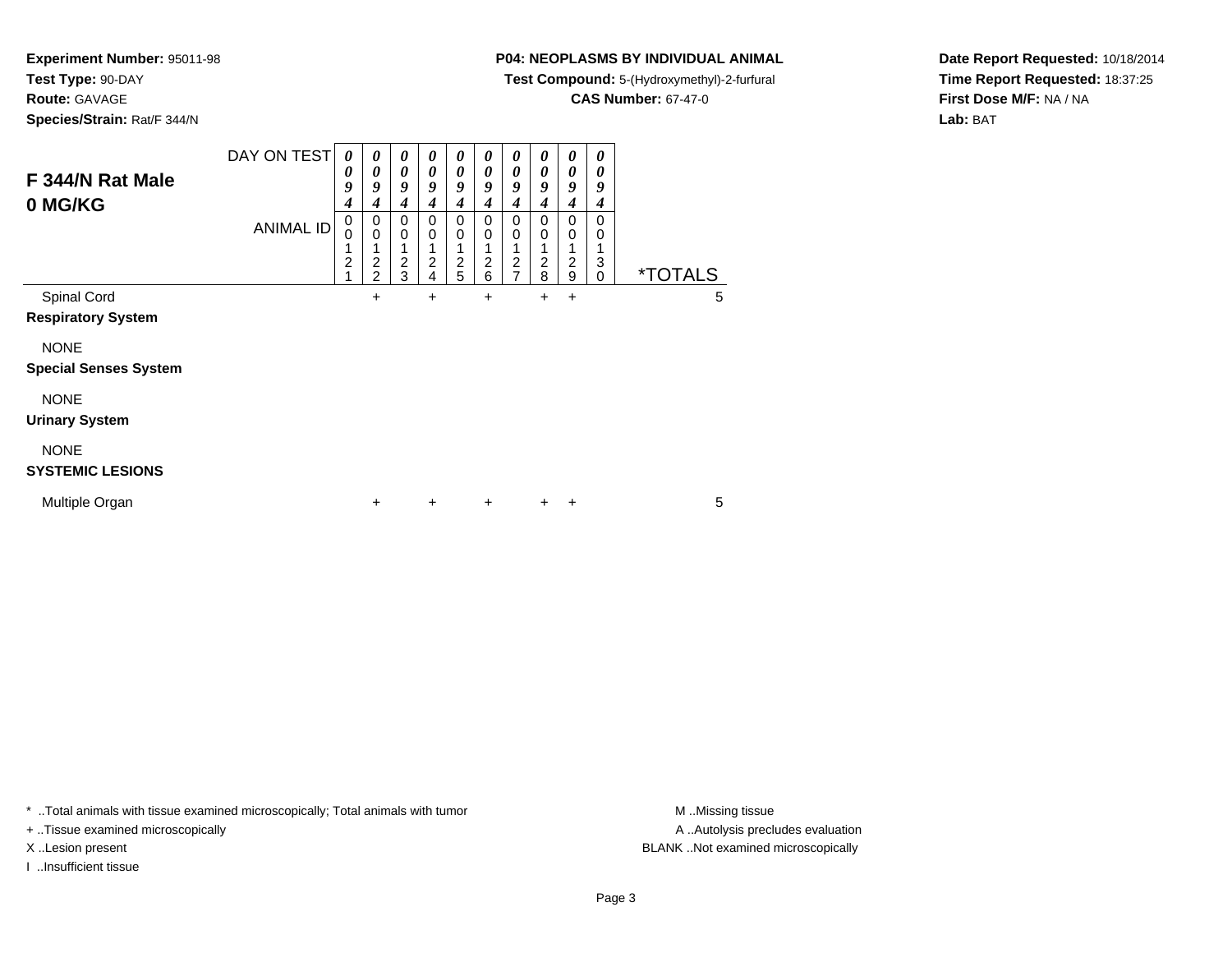**Species/Strain:** Rat/F 344/N

## **P04: NEOPLASMS BY INDIVIDUAL ANIMAL**

**Test Compound:** 5-(Hydroxymethyl)-2-furfural

**CAS Number:** 67-47-0

**Date Report Requested:** 10/18/2014**Time Report Requested:** 18:37:25**First Dose M/F:** NA / NA**Lab:** BAT

| F 344/N Rat Male                                                                                                    | DAY ON TEST      | 0<br>0<br>9                                                   | 0<br>$\boldsymbol{\theta}$<br>9                                                        | 0<br>0<br>9                                                               | 0<br>0<br>$\boldsymbol{9}$                                     | 0<br>$\pmb{\theta}$<br>$\boldsymbol{9}$             | 0<br>0<br>9                                                               | $\boldsymbol{\theta}$<br>$\boldsymbol{\theta}$<br>9                       | $\boldsymbol{\theta}$<br>$\boldsymbol{\theta}$<br>9           | 0<br>$\pmb{\theta}$<br>9                                                                 | 0<br>0<br>9                                       |                                        |
|---------------------------------------------------------------------------------------------------------------------|------------------|---------------------------------------------------------------|----------------------------------------------------------------------------------------|---------------------------------------------------------------------------|----------------------------------------------------------------|-----------------------------------------------------|---------------------------------------------------------------------------|---------------------------------------------------------------------------|---------------------------------------------------------------|------------------------------------------------------------------------------------------|---------------------------------------------------|----------------------------------------|
| 94 MG/KG                                                                                                            | <b>ANIMAL ID</b> | $\boldsymbol{4}$<br>$\mathbf 0$<br>$\mathbf 0$<br>1<br>3<br>1 | $\boldsymbol{4}$<br>$\pmb{0}$<br>0<br>1<br>$\ensuremath{\mathsf{3}}$<br>$\overline{2}$ | $\boldsymbol{4}$<br>$\pmb{0}$<br>0<br>1<br>$\ensuremath{\mathsf{3}}$<br>3 | $\boldsymbol{4}$<br>$\mathbf 0$<br>0<br>1<br>$\mathbf{3}$<br>4 | $\boldsymbol{4}$<br>$\mathbf 0$<br>0<br>1<br>3<br>5 | $\boldsymbol{4}$<br>$\pmb{0}$<br>0<br>1<br>$\ensuremath{\mathsf{3}}$<br>6 | $\boldsymbol{4}$<br>$\pmb{0}$<br>0<br>1<br>$\mathbf{3}$<br>$\overline{7}$ | $\boldsymbol{4}$<br>$\mathbf 0$<br>$\mathbf 0$<br>1<br>3<br>8 | $\boldsymbol{4}$<br>$\pmb{0}$<br>0<br>1<br>$\ensuremath{\mathsf{3}}$<br>$\boldsymbol{9}$ | $\boldsymbol{4}$<br>$\pmb{0}$<br>0<br>1<br>4<br>0 | <i><b>*TOTALS</b></i>                  |
| <b>Alimentary System</b>                                                                                            |                  |                                                               |                                                                                        |                                                                           |                                                                |                                                     |                                                                           |                                                                           |                                                               |                                                                                          |                                                   |                                        |
| <b>NONE</b><br><b>Cardiovascular System</b>                                                                         |                  |                                                               |                                                                                        |                                                                           |                                                                |                                                     |                                                                           |                                                                           |                                                               |                                                                                          |                                                   |                                        |
| <b>NONE</b><br><b>Endocrine System</b>                                                                              |                  |                                                               |                                                                                        |                                                                           |                                                                |                                                     |                                                                           |                                                                           |                                                               |                                                                                          |                                                   |                                        |
| <b>NONE</b><br><b>General Body System</b>                                                                           |                  |                                                               |                                                                                        |                                                                           |                                                                |                                                     |                                                                           |                                                                           |                                                               |                                                                                          |                                                   |                                        |
| <b>NONE</b><br><b>Genital System</b>                                                                                |                  |                                                               |                                                                                        |                                                                           |                                                                |                                                     |                                                                           |                                                                           |                                                               |                                                                                          |                                                   |                                        |
| <b>NONE</b><br><b>Hematopoietic System</b>                                                                          |                  |                                                               |                                                                                        |                                                                           |                                                                |                                                     |                                                                           |                                                                           |                                                               |                                                                                          |                                                   |                                        |
| <b>NONE</b><br><b>Integumentary System</b>                                                                          |                  |                                                               |                                                                                        |                                                                           |                                                                |                                                     |                                                                           |                                                                           |                                                               |                                                                                          |                                                   |                                        |
| <b>NONE</b><br><b>Musculoskeletal System</b>                                                                        |                  |                                                               |                                                                                        |                                                                           |                                                                |                                                     |                                                                           |                                                                           |                                                               |                                                                                          |                                                   |                                        |
| <b>NONE</b><br><b>Nervous System</b>                                                                                |                  |                                                               |                                                                                        |                                                                           |                                                                |                                                     |                                                                           |                                                                           |                                                               |                                                                                          |                                                   |                                        |
| <b>Brain</b>                                                                                                        |                  |                                                               | $\ddot{}$                                                                              |                                                                           |                                                                | +                                                   | $+$                                                                       |                                                                           | $\ddot{}$                                                     | $\ddot{}$                                                                                |                                                   | 5                                      |
| * Total animals with tissue examined microscopically; Total animals with tumor<br>+ Tissue examined microscopically |                  |                                                               |                                                                                        |                                                                           |                                                                |                                                     |                                                                           |                                                                           |                                                               |                                                                                          |                                                   | M.Missing tissue<br>A Autolysis preclu |

I ..Insufficient tissue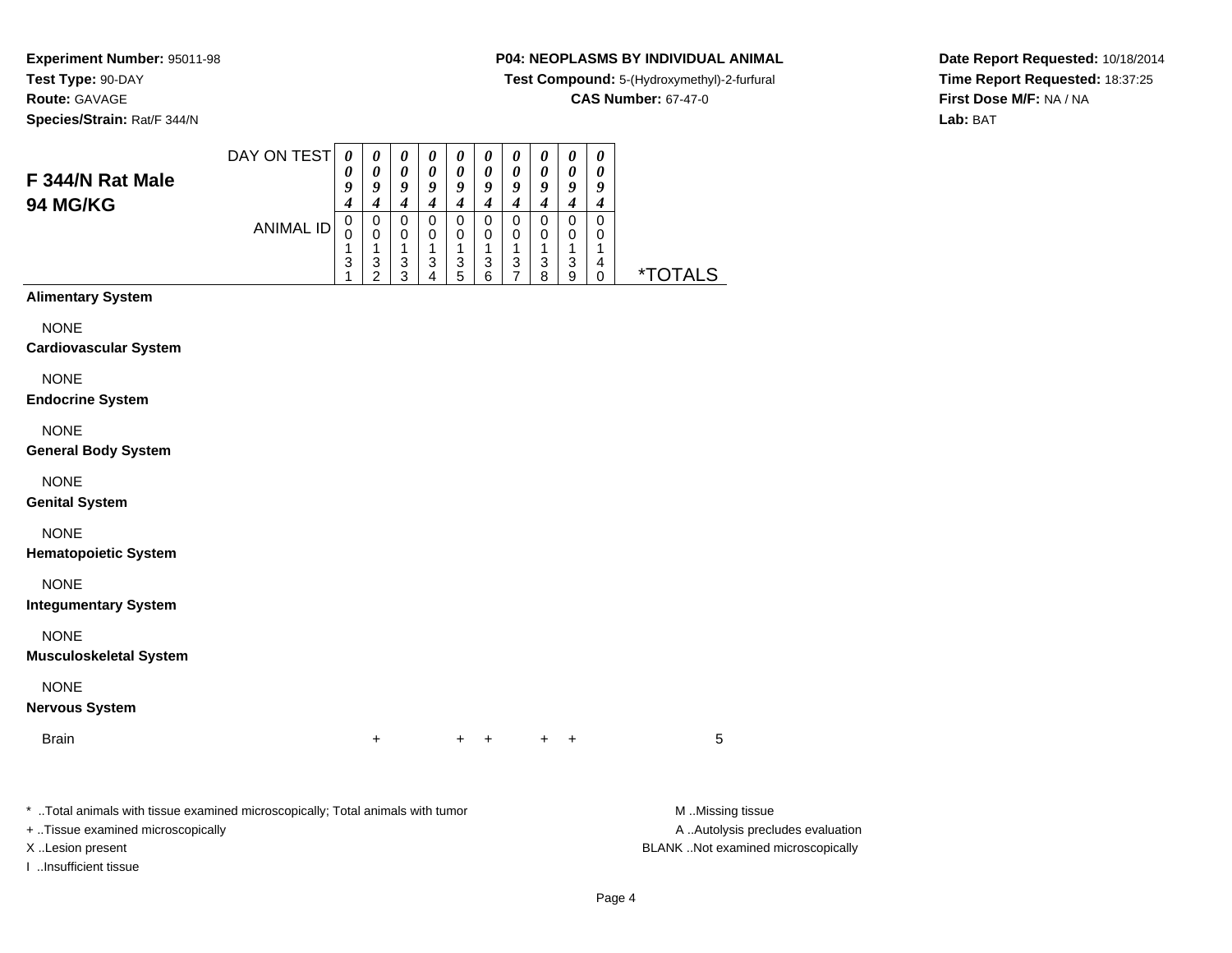**Route:** GAVAGE

**Species/Strain:** Rat/F 344/N

## **P04: NEOPLASMS BY INDIVIDUAL ANIMAL**

**Test Compound:** 5-(Hydroxymethyl)-2-furfural

**CAS Number:** 67-47-0

**Date Report Requested:** 10/18/2014**Time Report Requested:** 18:37:25**First Dose M/F:** NA / NA**Lab:** BAT

| F 344/N Rat Male<br><b>94 MG/KG</b>         | DAY ON TEST<br><b>ANIMAL ID</b> | $\boldsymbol{\theta}$<br>0<br>9<br>4<br>0<br>0 | 0<br>0<br>9<br>4<br>0<br>0 | 0<br>$\boldsymbol{\theta}$<br>9<br>4<br>0<br>0 | 0<br>0<br>9<br>4<br>0<br>0<br>1 | 0<br>0<br>9<br>4<br>0<br>0 | 0<br>0<br>9<br>4<br>0<br>0 | 0<br>0<br>9<br>4<br>0<br>0 | 0<br>0<br>9<br>4<br>0<br>0 | 0<br>0<br>9<br>4<br>0<br>0 | 0<br>0<br>9<br>4<br>0<br>0 |                       |   |
|---------------------------------------------|---------------------------------|------------------------------------------------|----------------------------|------------------------------------------------|---------------------------------|----------------------------|----------------------------|----------------------------|----------------------------|----------------------------|----------------------------|-----------------------|---|
|                                             |                                 | 3                                              | 3<br>$\overline{2}$        | 3<br>3                                         | 3<br>4                          | 3<br>5                     | 3<br>6                     | 3<br>$\overline{ }$        | $\frac{3}{8}$              | 3<br>9                     | 4<br>$\Omega$              | <i><b>*TOTALS</b></i> |   |
| Spinal Cord<br><b>Respiratory System</b>    |                                 |                                                | $\ddot{}$                  |                                                |                                 | $\ddot{}$                  | $\ddot{}$                  |                            | $\ddot{}$                  | $\ddot{}$                  |                            |                       | 5 |
| <b>NONE</b><br><b>Special Senses System</b> |                                 |                                                |                            |                                                |                                 |                            |                            |                            |                            |                            |                            |                       |   |
| <b>NONE</b><br><b>Urinary System</b>        |                                 |                                                |                            |                                                |                                 |                            |                            |                            |                            |                            |                            |                       |   |
| <b>NONE</b><br><b>SYSTEMIC LESIONS</b>      |                                 |                                                |                            |                                                |                                 |                            |                            |                            |                            |                            |                            |                       |   |
| Multiple Organ                              |                                 |                                                | +                          |                                                |                                 | +                          | $\ddot{}$                  |                            | $\pm$                      | +                          |                            |                       | 5 |

\* ..Total animals with tissue examined microscopically; Total animals with tumor **M** . Missing tissue M ..Missing tissue

+ ..Tissue examined microscopically

I ..Insufficient tissue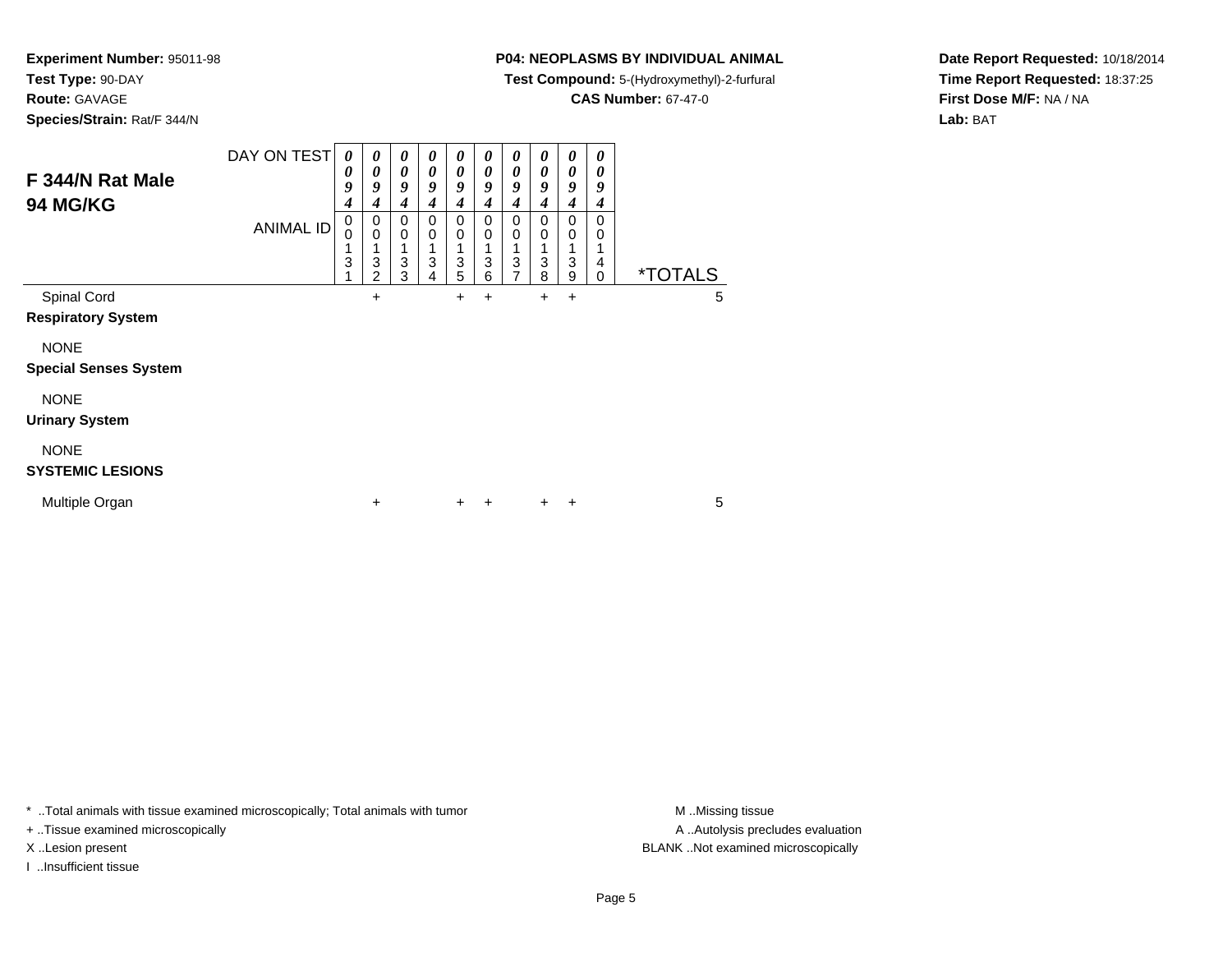**Species/Strain:** Rat/F 344/N

## **P04: NEOPLASMS BY INDIVIDUAL ANIMAL**

**Test Compound:** 5-(Hydroxymethyl)-2-furfural

**CAS Number:** 67-47-0

**Date Report Requested:** 10/18/2014**Time Report Requested:** 18:37:25**First Dose M/F:** NA / NA**Lab:** BAT

#### **F 344/N Rat Male188 MG/KG**ANIMAL ID *0 9 4* 0 0 1 4 1 *0 9 4* 0 0 1 4 2 *0 9 4* 0 0 1 4 3 *0 9 4* 0 0 1 4 4 *0 9 4* 0 0 1 4 5 *0 9 4* 0 0 1 4 6 *0 9 4* 0 0 1 4 7 *0 9 4* 0 0 1 4 8 *0 9 4* 0 0 1 4 9 *0 9 4* 0 0 1 5 $\check{\mathrm{o}}$ 0 \*TOTALS**Alimentary SystemNONE Cardiovascular System**NONE **Endocrine System**NONE **General Body System**NONE **Genital System**NONE **Hematopoietic System**NONE **Integumentary System**NONE **Musculoskeletal System**NONE **Nervous SystemBrain** n  $+$ <sup>+</sup> <sup>+</sup> <sup>+</sup> <sup>+</sup> <sup>5</sup>

\* ..Total animals with tissue examined microscopically; Total animals with tumor **M** ..Missing tissue M ..Missing tissue

DAY ON TEST

*0*

*0*

*0*

*0*

*0*

*0*

*0*

*0*

*0*

*0*

+ ..Tissue examined microscopically

I ..Insufficient tissue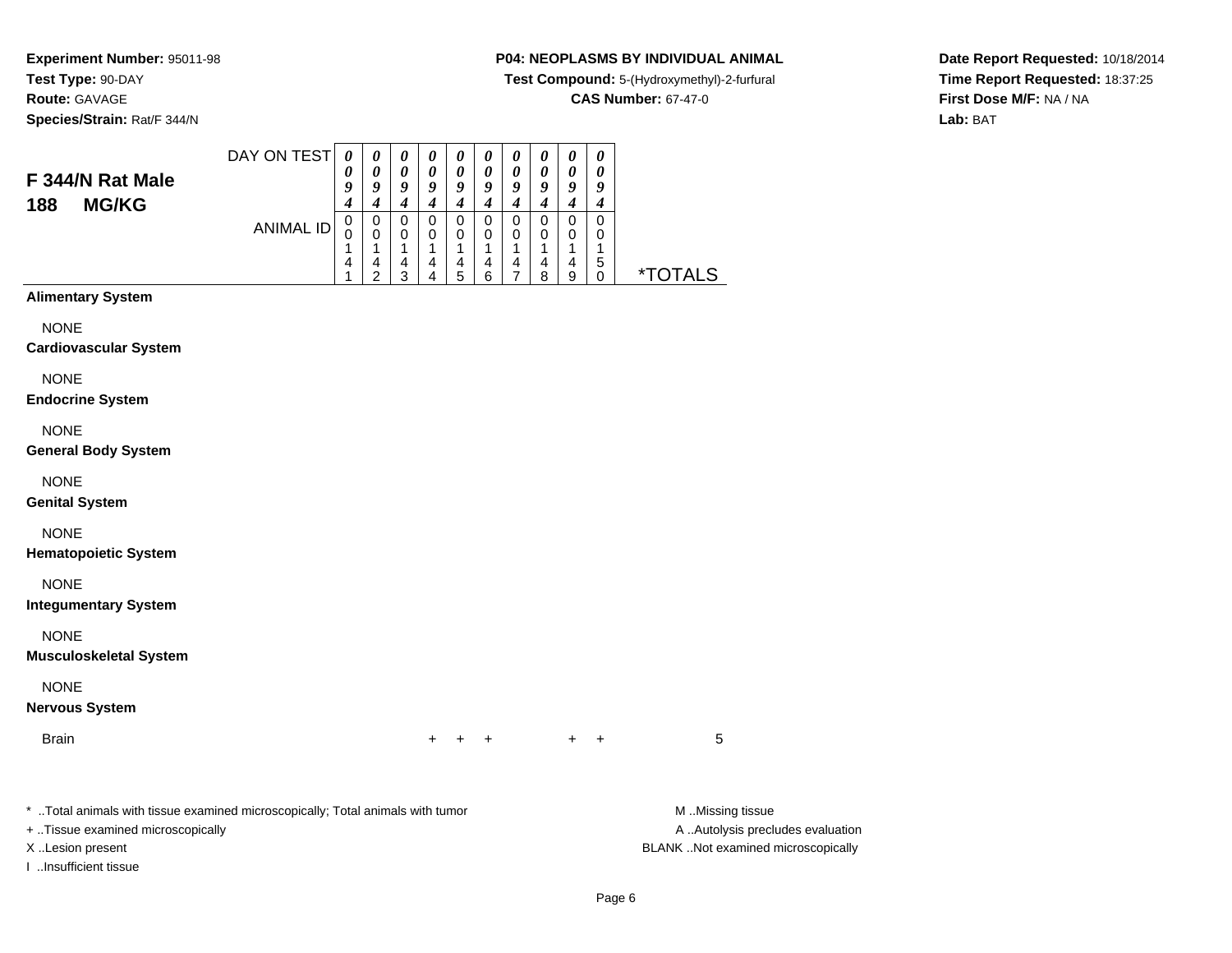**Route:** GAVAGE

**Species/Strain:** Rat/F 344/N

## **P04: NEOPLASMS BY INDIVIDUAL ANIMAL**

**Test Compound:** 5-(Hydroxymethyl)-2-furfural

**CAS Number:** 67-47-0

**Date Report Requested:** 10/18/2014**Time Report Requested:** 18:37:25**First Dose M/F:** NA / NA**Lab:** BAT

| F 344/N Rat Male<br><b>MG/KG</b><br>188     | DAY ON TEST      | 0<br>0<br>9<br>4 | 0<br>0<br>9<br>4                                          | 0<br>0<br>9<br>4 | 0<br>$\boldsymbol{\theta}$<br>9<br>4 | 0<br>0<br>9<br>4 | $\boldsymbol{\theta}$<br>$\boldsymbol{\theta}$<br>9<br>4 | 0<br>0<br>9<br>4   | 0<br>0<br>9<br>4 | 0<br>0<br>9<br>4 | 0<br>0<br>9<br>4        |                       |  |
|---------------------------------------------|------------------|------------------|-----------------------------------------------------------|------------------|--------------------------------------|------------------|----------------------------------------------------------|--------------------|------------------|------------------|-------------------------|-----------------------|--|
|                                             | <b>ANIMAL ID</b> | 0<br>0<br>4      | 0<br>$\mathbf 0$<br>1<br>$\overline{4}$<br>$\overline{2}$ | 0<br>0<br>4<br>3 | 0<br>0<br>$\overline{4}$<br>4        | 0<br>0<br>4<br>5 | 0<br>0<br>4<br>6                                         | $\Omega$<br>0<br>4 | 0<br>0<br>4<br>8 | 0<br>0<br>4<br>9 | $\Omega$<br>0<br>5<br>0 | <i><b>*TOTALS</b></i> |  |
| Spinal Cord<br><b>Respiratory System</b>    |                  |                  |                                                           |                  | +                                    | $\ddot{}$        | $\ddot{}$                                                |                    |                  | $\pm$            | $\ddot{}$               | 5                     |  |
| <b>NONE</b><br><b>Special Senses System</b> |                  |                  |                                                           |                  |                                      |                  |                                                          |                    |                  |                  |                         |                       |  |
| <b>NONE</b><br><b>Urinary System</b>        |                  |                  |                                                           |                  |                                      |                  |                                                          |                    |                  |                  |                         |                       |  |
| <b>NONE</b><br><b>SYSTEMIC LESIONS</b>      |                  |                  |                                                           |                  |                                      |                  |                                                          |                    |                  |                  |                         |                       |  |
| Multiple Organ                              |                  |                  |                                                           |                  | +                                    |                  | +                                                        |                    |                  | ٠                | +                       | 5                     |  |

\* ..Total animals with tissue examined microscopically; Total animals with tumor **M** . Missing tissue M ..Missing tissue

+ ..Tissue examined microscopically

I ..Insufficient tissue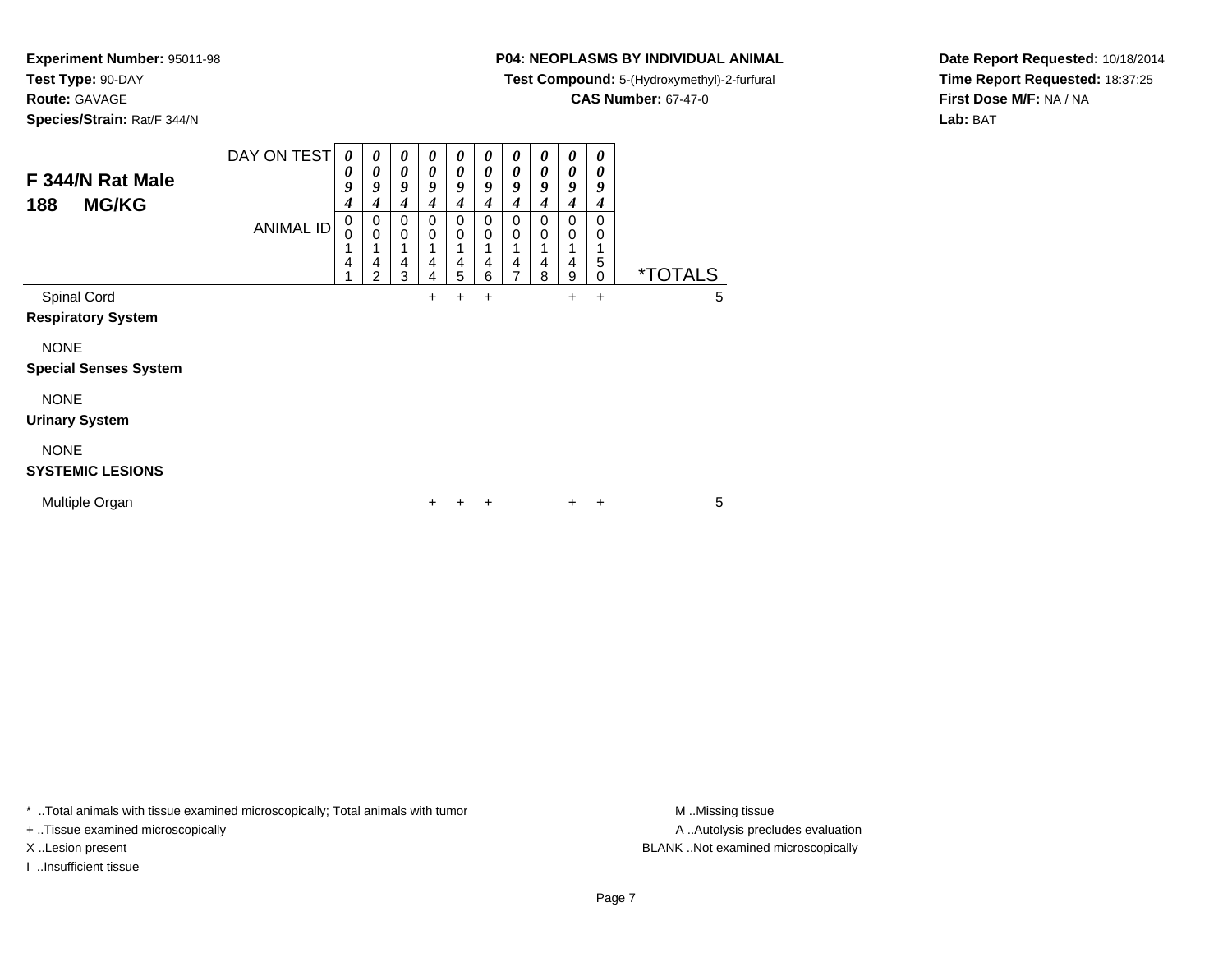**Species/Strain:** Rat/F 344/N

## **P04: NEOPLASMS BY INDIVIDUAL ANIMAL**

**Test Compound:** 5-(Hydroxymethyl)-2-furfural

**CAS Number:** 67-47-0

**Date Report Requested:** 10/18/2014**Time Report Requested:** 18:37:25**First Dose M/F:** NA / NA**Lab:** BAT

#### **F 344/N Rat Male375 MG/KG**ANIMAL ID *0 9 4* 0 0 1 5 1 *0 9 4* 0 0 1 5 2*0 0 9 4* 0 0 1 5 3 *0 9 4* 0 0 1 5 4 *0 9 4* 0 0 1 5 5 *0 9 4* 0 0 1 5 6 *0 9 4* 0 0 1 5 7 *0 9 4* 0 0 1 5 8 *0 9 4* 0 0 1 5 9 *0 9 4* 0 0 16<br>^ 0 \*TOTALS**Alimentary SystemNONE Cardiovascular System**NONE **Endocrine System**NONE **General Body System**NONE **Genital System**NONE **Hematopoietic System**NONE **Integumentary System**NONE **Musculoskeletal System**NONE **Nervous SystemBrain** n  $+$ <sup>+</sup> <sup>+</sup> <sup>+</sup> <sup>+</sup> <sup>5</sup>

\* ..Total animals with tissue examined microscopically; Total animals with tumor **M** ..Missing tissue M ..Missing tissue

DAY ON TEST

*0*

*0*

*0*

*0*

*0*

*0*

*0*

*0*

*0*

+ ..Tissue examined microscopically

I ..Insufficient tissue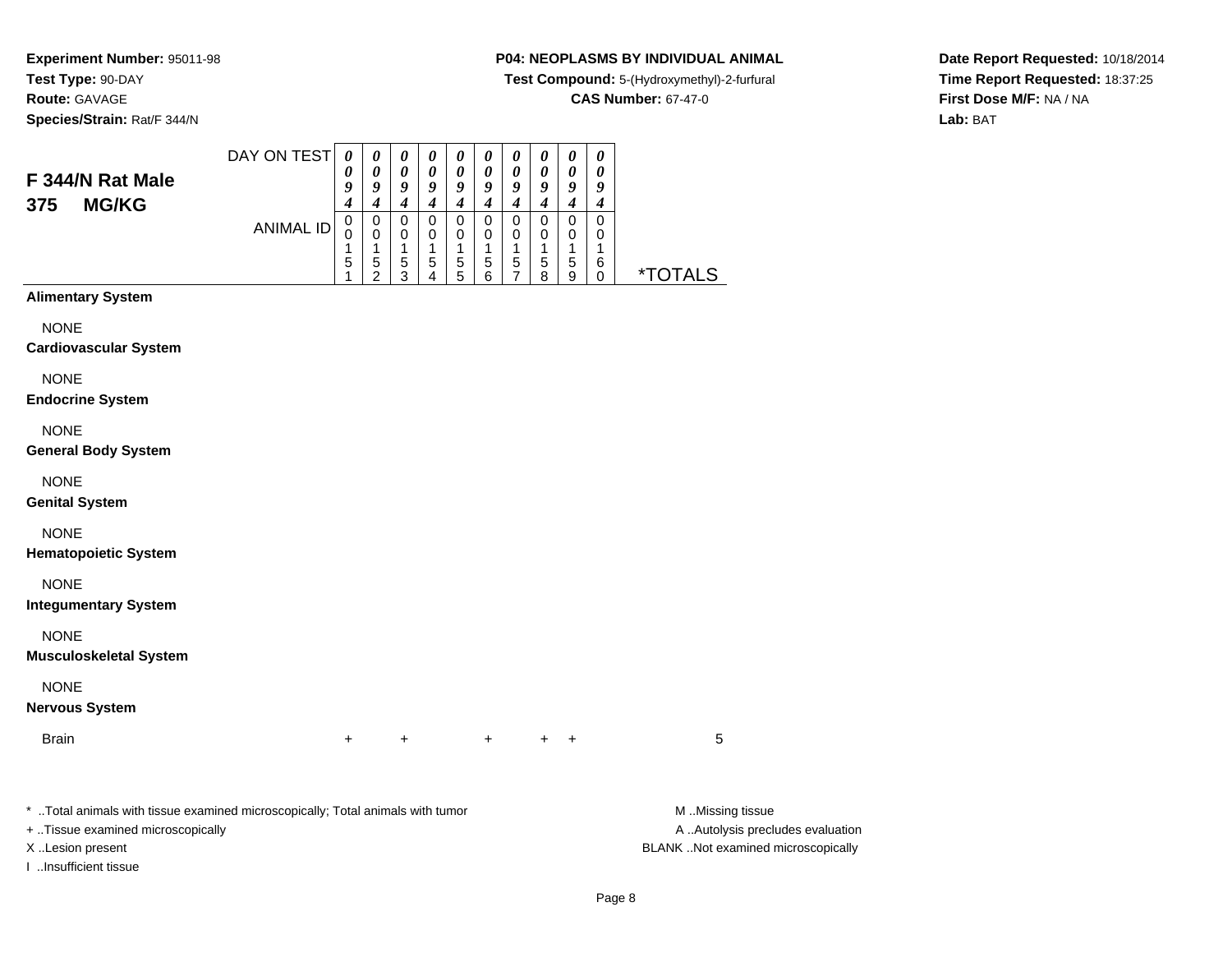**Route:** GAVAGE

**Species/Strain:** Rat/F 344/N

## **P04: NEOPLASMS BY INDIVIDUAL ANIMAL**

**Test Compound:** 5-(Hydroxymethyl)-2-furfural

**CAS Number:** 67-47-0

**Date Report Requested:** 10/18/2014**Time Report Requested:** 18:37:25**First Dose M/F:** NA / NA**Lab:** BAT

| F 344/N Rat Male<br><b>MG/KG</b><br>375     | DAY ON TEST<br><b>ANIMAL ID</b> | 0<br>0<br>9<br>4<br>0<br>0<br>1<br>5<br>1 | 0<br>$\boldsymbol{\theta}$<br>$\boldsymbol{g}$<br>4<br>0<br>$\mathbf 0$<br>1<br>5<br>$\mathfrak{p}$ | 0<br>$\boldsymbol{\theta}$<br>9<br>4<br>0<br>0<br>1<br>5<br>3 | 0<br>0<br>9<br>4<br>0<br>0<br>5<br>4 | $\boldsymbol{\theta}$<br>$\boldsymbol{\theta}$<br>9<br>4<br>$\Omega$<br>0<br>5<br>5 | 0<br>0<br>9<br>4<br>$\Omega$<br>0<br>1<br>5<br>6 | 0<br>0<br>9<br>4<br>0<br>0<br>1<br>5<br>7 | 0<br>0<br>9<br>4<br>$\Omega$<br>0<br>1<br>5<br>8 | 0<br>0<br>9<br>4<br>0<br>0<br>1<br>5<br>9 | 0<br>0<br>9<br>4<br>0<br>0<br>1<br>6<br>$\Omega$ | <i><b>*TOTALS</b></i> |   |
|---------------------------------------------|---------------------------------|-------------------------------------------|-----------------------------------------------------------------------------------------------------|---------------------------------------------------------------|--------------------------------------|-------------------------------------------------------------------------------------|--------------------------------------------------|-------------------------------------------|--------------------------------------------------|-------------------------------------------|--------------------------------------------------|-----------------------|---|
| Spinal Cord                                 |                                 | +                                         |                                                                                                     | $\ddot{}$                                                     |                                      |                                                                                     | $\ddot{}$                                        |                                           | +                                                | $\ddot{}$                                 |                                                  |                       | 5 |
| <b>Respiratory System</b>                   |                                 |                                           |                                                                                                     |                                                               |                                      |                                                                                     |                                                  |                                           |                                                  |                                           |                                                  |                       |   |
| <b>NONE</b><br><b>Special Senses System</b> |                                 |                                           |                                                                                                     |                                                               |                                      |                                                                                     |                                                  |                                           |                                                  |                                           |                                                  |                       |   |
| <b>NONE</b>                                 |                                 |                                           |                                                                                                     |                                                               |                                      |                                                                                     |                                                  |                                           |                                                  |                                           |                                                  |                       |   |
| <b>Urinary System</b>                       |                                 |                                           |                                                                                                     |                                                               |                                      |                                                                                     |                                                  |                                           |                                                  |                                           |                                                  |                       |   |
| <b>NONE</b><br><b>SYSTEMIC LESIONS</b>      |                                 |                                           |                                                                                                     |                                                               |                                      |                                                                                     |                                                  |                                           |                                                  |                                           |                                                  |                       |   |
| Multiple Organ                              |                                 | +                                         |                                                                                                     | $\ddot{}$                                                     |                                      |                                                                                     | $\ddot{}$                                        |                                           | $\ddot{}$                                        | $\ddot{}$                                 |                                                  |                       | 5 |

\* ..Total animals with tissue examined microscopically; Total animals with tumor **M** . Missing tissue M ..Missing tissue

+ ..Tissue examined microscopically

I ..Insufficient tissue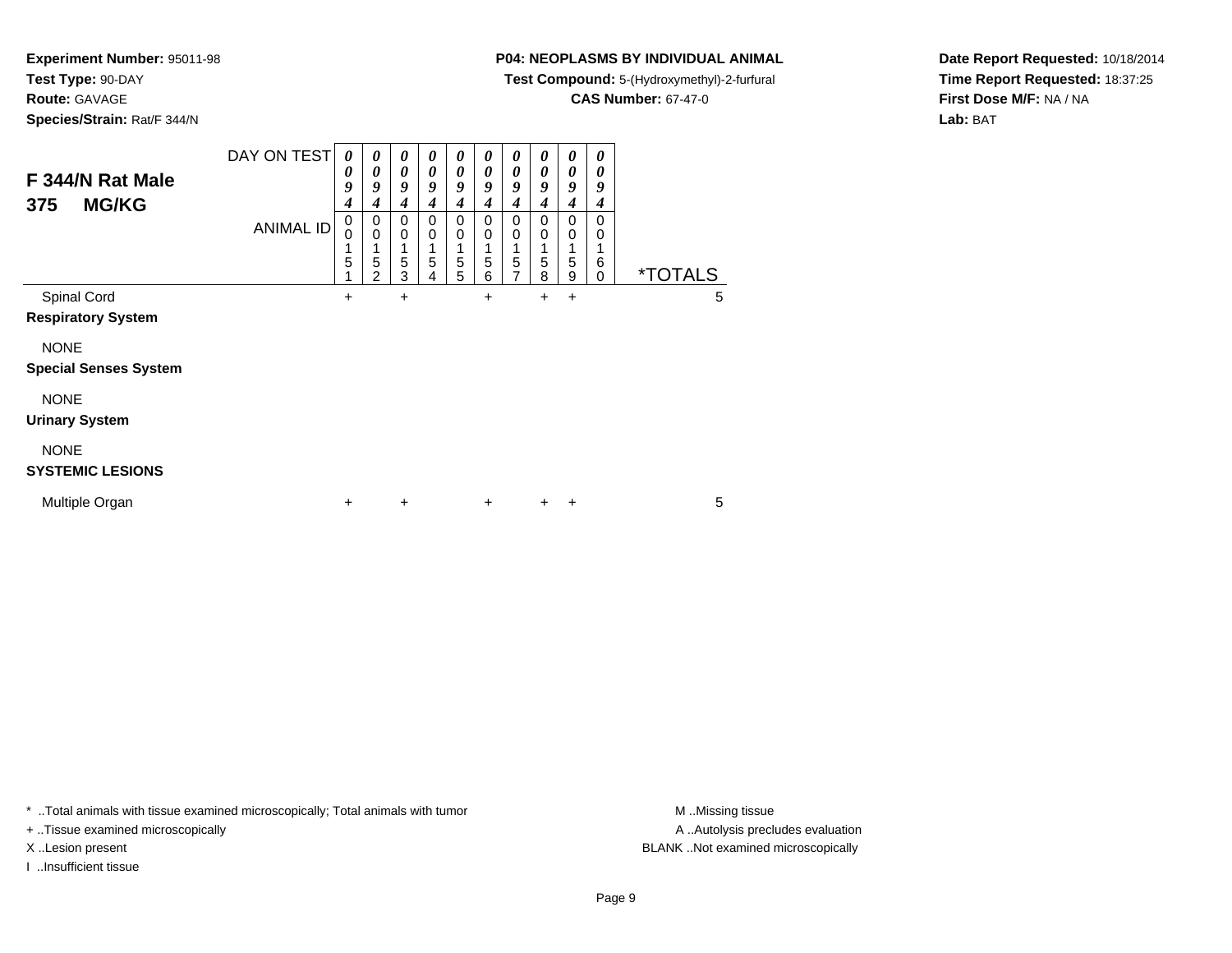**Species/Strain:** Rat/F 344/N

## **P04: NEOPLASMS BY INDIVIDUAL ANIMAL**

**Test Compound:** 5-(Hydroxymethyl)-2-furfural

**CAS Number:** 67-47-0

**Date Report Requested:** 10/18/2014**Time Report Requested:** 18:37:25**First Dose M/F:** NA / NA**Lab:** BAT

#### DAY ON TEST**F 344/N Rat Male750 MG/KG**ANIMAL ID*0 0 9 4* 0 0 1 6 1*0 0 9 4* 0 0 1 6 2*0 0 9 4* 0 0 1 6 3*0 0 9 4* 0 0 1 6 4*0 0 9 4* 0 0 1 6 5*0 0 9 4* 0 0 1 6 6*0 0 9 4* 0 0 1 6 7*0 0 9 4* 0 0 1 6 8*0 0 9 4* 0 0 1 6 9*0 0 9 4* 0 0 1 7 $\dot{0}$ 0 \*TOTALS

## **Alimentary System**

**NONE** 

#### **Cardiovascular System**

NONE

#### **Endocrine System**

NONE

### **General Body System**

NONE

### **Genital System**

NONE

### **Hematopoietic System**

NONE

### **Integumentary System**

NONE

## **Musculoskeletal System**

NONE

## **Nervous System**

**Brain** n  $+$ 

<sup>+</sup> <sup>+</sup> <sup>+</sup> <sup>+</sup> <sup>5</sup>

\* ..Total animals with tissue examined microscopically; Total animals with tumor **M** ..Missing tissue M ..Missing tissue

+ ..Tissue examined microscopically

I ..Insufficient tissue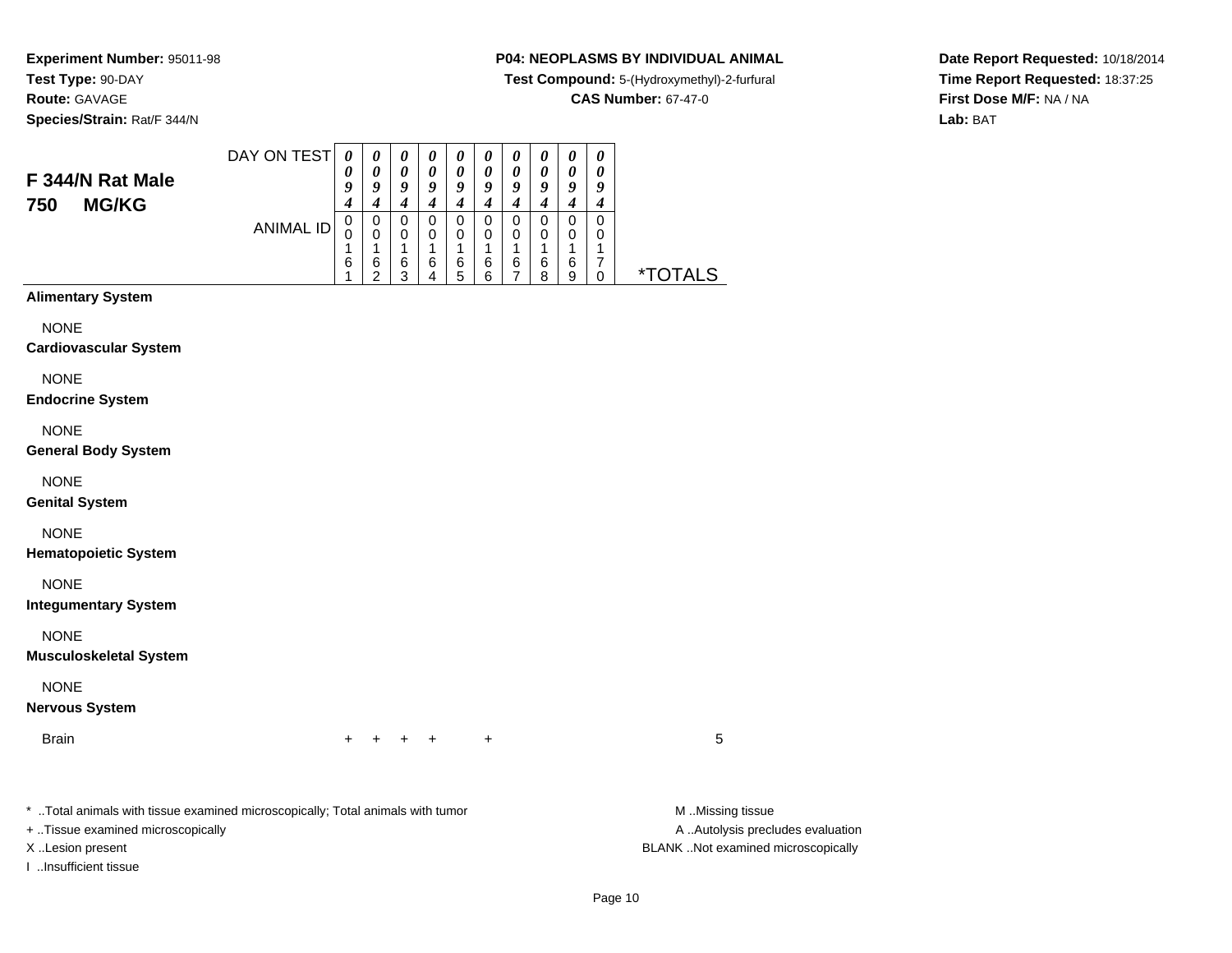**Route:** GAVAGE

**Species/Strain:** Rat/F 344/N

## **P04: NEOPLASMS BY INDIVIDUAL ANIMAL**

**Test Compound:** 5-(Hydroxymethyl)-2-furfural

**CAS Number:** 67-47-0

**Date Report Requested:** 10/18/2014**Time Report Requested:** 18:37:25**First Dose M/F:** NA / NA**Lab:** BAT

| F 344/N Rat Male<br><b>MG/KG</b><br>750     | DAY ON TEST      | 0<br>0<br>9<br>4 | 0<br>0<br>9<br>4                        | 0<br>0<br>9<br>4 | 0<br>$\boldsymbol{\theta}$<br>9<br>4 | 0<br>$\boldsymbol{\theta}$<br>9<br>4 | 0<br>$\boldsymbol{\theta}$<br>9<br>4 | 0<br>0<br>9<br>4                        | 0<br>$\boldsymbol{\theta}$<br>9<br>4 | 0<br>0<br>9<br>4                | 0<br>$\boldsymbol{\theta}$<br>9<br>4 |                       |
|---------------------------------------------|------------------|------------------|-----------------------------------------|------------------|--------------------------------------|--------------------------------------|--------------------------------------|-----------------------------------------|--------------------------------------|---------------------------------|--------------------------------------|-----------------------|
|                                             | <b>ANIMAL ID</b> | 0<br>0<br>6      | 0<br>$\mathbf 0$<br>6<br>$\mathfrak{p}$ | 0<br>0<br>6<br>3 | $\mathbf 0$<br>$\mathbf 0$<br>6<br>4 | 0<br>$\Omega$<br>6<br>5              | 0<br>0<br>1<br>6<br>6                | $\mathbf 0$<br>0<br>6<br>$\overline{7}$ | 0<br>0<br>6<br>8                     | $\mathbf 0$<br>0<br>1<br>6<br>9 | 0<br>0<br>$\overline{7}$<br>0        | <i><b>*TOTALS</b></i> |
| Spinal Cord<br><b>Respiratory System</b>    |                  | $\pm$            | +                                       | +                | $\ddot{}$                            |                                      | $\ddot{}$                            |                                         |                                      |                                 |                                      | 5                     |
| <b>NONE</b><br><b>Special Senses System</b> |                  |                  |                                         |                  |                                      |                                      |                                      |                                         |                                      |                                 |                                      |                       |
| <b>NONE</b><br><b>Urinary System</b>        |                  |                  |                                         |                  |                                      |                                      |                                      |                                         |                                      |                                 |                                      |                       |
| <b>NONE</b><br><b>SYSTEMIC LESIONS</b>      |                  |                  |                                         |                  |                                      |                                      |                                      |                                         |                                      |                                 |                                      |                       |
| Multiple Organ                              |                  | ٠                |                                         |                  | ÷                                    |                                      | $\ddot{}$                            |                                         |                                      |                                 |                                      | 5                     |

\* ..Total animals with tissue examined microscopically; Total animals with tumor **M** . Missing tissue M ..Missing tissue

+ ..Tissue examined microscopically

I ..Insufficient tissue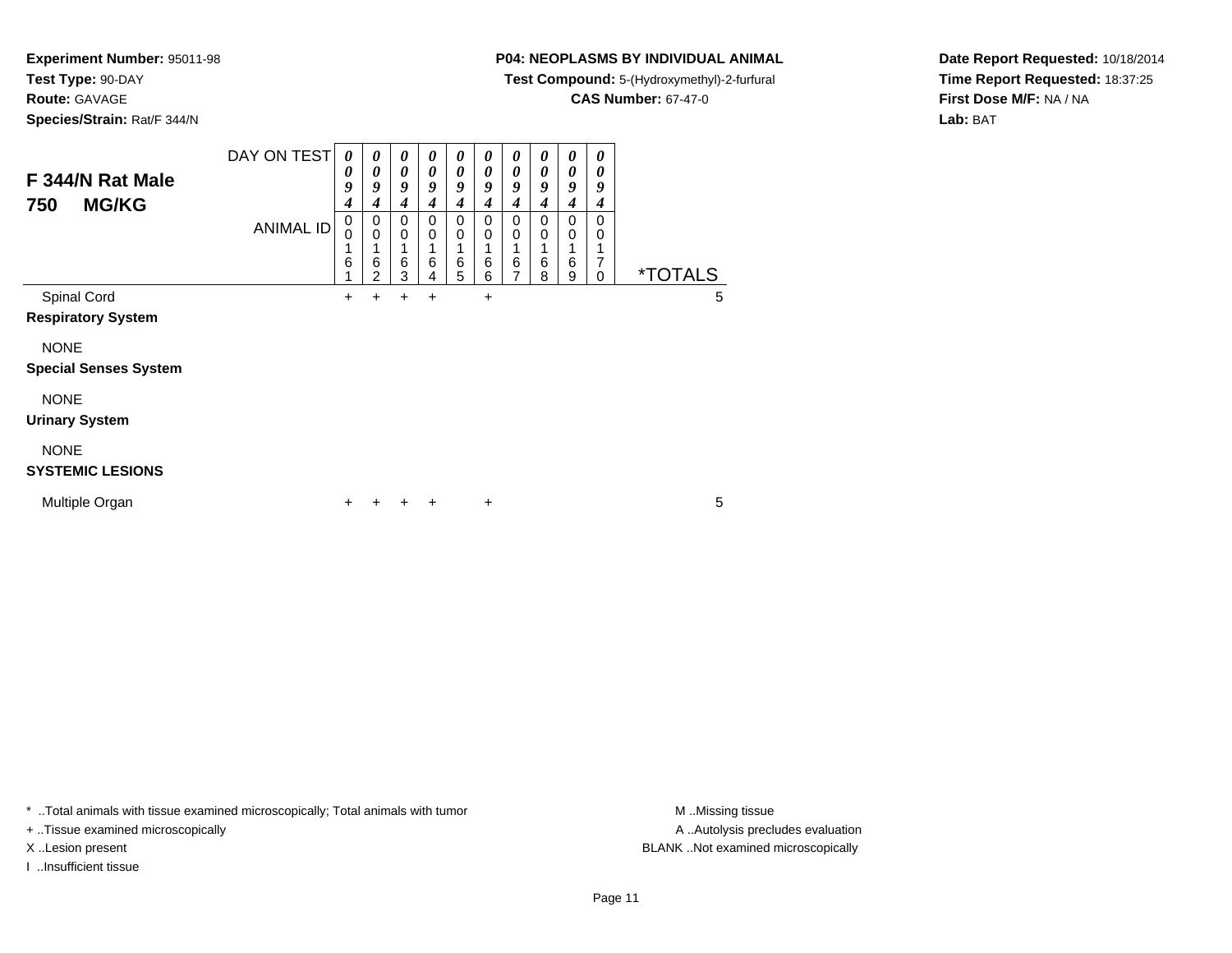**Experiment Number:** 95011-98**Test Type:** 90-DAY**Route:** GAVAGE**Species/Strain:** Rat/F 344/N

## **P04: NEOPLASMS BY INDIVIDUAL ANIMAL**

**Test Compound:** 5-(Hydroxymethyl)-2-furfural

**CAS Number:** 67-47-0

**Date Report Requested:** 10/18/2014**Time Report Requested:** 18:37:25**First Dose M/F:** NA / NA**Lab:** BAT

# **F 344/N Rat Male1500 MG/KG**

| DAY ON TEST      | 0 | 0 | 0 | $\theta$ | 0 | 0 | 0 | 0 | 0 | 0 |      |
|------------------|---|---|---|----------|---|---|---|---|---|---|------|
|                  | 0 | 0 | 0 | 0        | 0 | 0 | 0 | 0 | 0 | 0 |      |
|                  | 9 | 9 | 9 | 9        | 9 | 3 | 9 | 9 | 9 | 9 |      |
|                  | 4 |   | 4 | 4        | 4 | 0 | 4 | 4 | 4 | 4 |      |
| <b>ANIMAL ID</b> | 0 | 0 | 0 | 0        | 0 | 0 | 0 | 0 | 0 | 0 |      |
|                  | O | 0 | 0 | 0        | 0 | 0 | 0 | 0 | 0 | 0 |      |
|                  | 1 |   | 1 | и        | 4 | 4 | и | и | 4 | ◢ |      |
|                  | 7 |   |   |          | 7 |   |   | 7 | 7 | 8 | *"   |
|                  | 4 | ົ | З |          | 5 | 6 | 7 | 8 | 9 | 0 | TALS |
|                  |   |   |   |          |   |   |   |   |   |   |      |
|                  |   |   |   |          |   |   |   |   |   |   |      |

## **Alimentary System**

NONE

#### **Cardiovascular System**

NONE

#### **Endocrine System**

NONE

### **General Body System**

NONE

## **Genital System**

NONE

### **Hematopoietic System**

NONE

## **Integumentary System**

NONE

## **Musculoskeletal System**

NONE

## **Nervous System**

Brainn  $+$ 

\* ..Total animals with tissue examined microscopically; Total animals with tumor **M** ..Missing tissue M ..Missing tissue

+ ..Tissue examined microscopically

I ..Insufficient tissue

A .. Autolysis precludes evaluation X ..Lesion present BLANK ..Not examined microscopically

<sup>+</sup> <sup>+</sup> <sup>+</sup> <sup>+</sup> <sup>5</sup>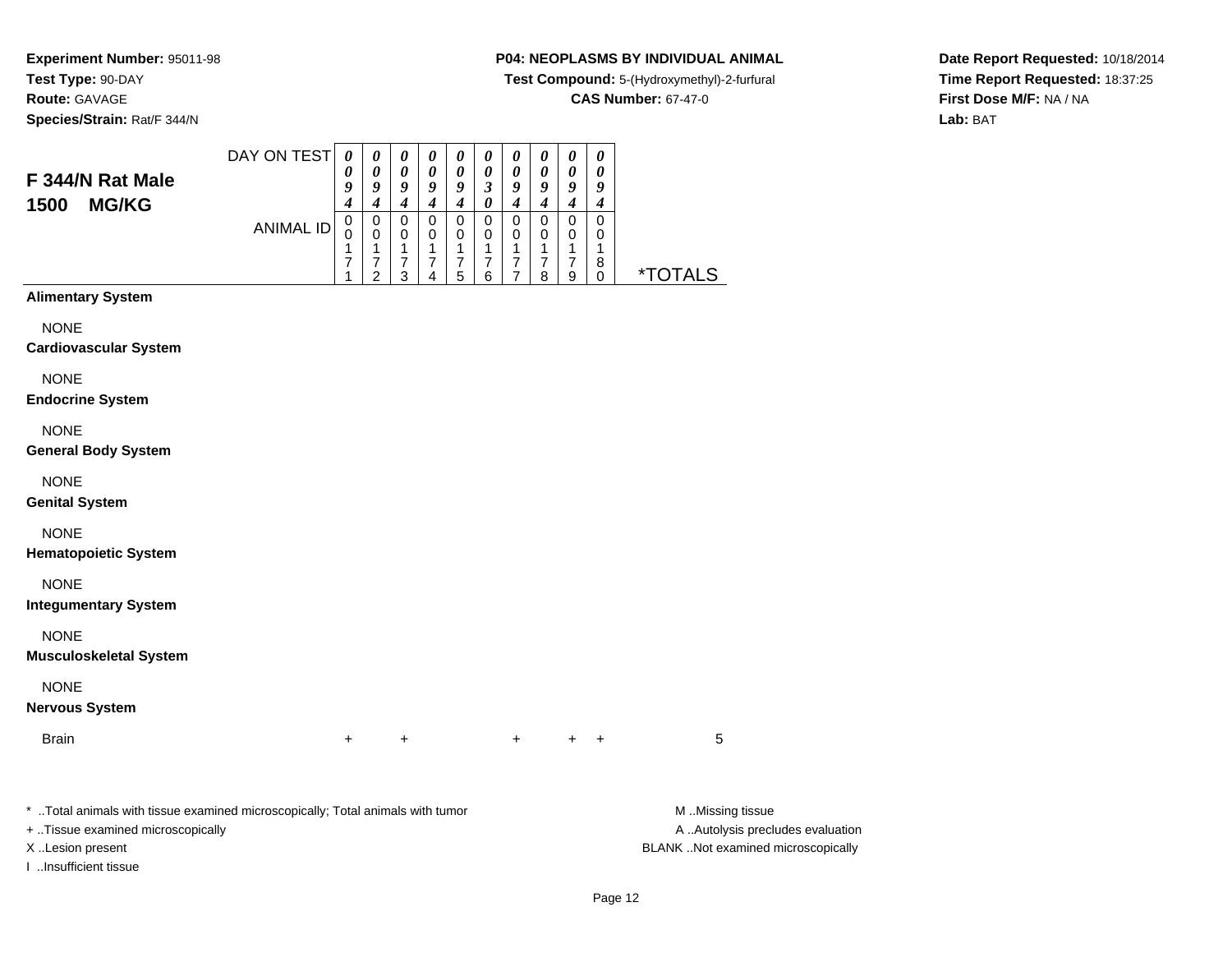**Route:** GAVAGE

**Species/Strain:** Rat/F 344/N

## **P04: NEOPLASMS BY INDIVIDUAL ANIMAL**

**Test Compound:** 5-(Hydroxymethyl)-2-furfural

**CAS Number:** 67-47-0

**Date Report Requested:** 10/18/2014**Time Report Requested:** 18:37:25**First Dose M/F:** NA / NA**Lab:** BAT

| F 344/N Rat Male<br><b>MG/KG</b><br>1500    | DAY ON TEST<br><b>ANIMAL ID</b> | 0<br>0<br>9<br>4<br>0<br>0<br>7 | 0<br>$\boldsymbol{\theta}$<br>9<br>4<br>0<br>$\Omega$<br>7<br>2 | $\boldsymbol{\theta}$<br>0<br>9<br>4<br>0<br>0<br>7<br>3 | 0<br>$\boldsymbol{\theta}$<br>9<br>4<br>0<br>0 | 0<br>0<br>9<br>4<br>0<br>0<br>1<br>7<br>5 | 0<br>0<br>3<br>0<br>0<br>0<br>7<br>6 | 0<br>0<br>9<br>4<br>0<br>0<br>7<br>7 | 0<br>$\boldsymbol{\theta}$<br>9<br>4<br>0<br>0<br>7<br>8 | 0<br>0<br>9<br>4<br>0<br>0<br>7<br>9 | 0<br>0<br>9<br>4<br>0<br>0<br>8<br>0 |                         | <i><b>*TOTALS</b></i> |   |
|---------------------------------------------|---------------------------------|---------------------------------|-----------------------------------------------------------------|----------------------------------------------------------|------------------------------------------------|-------------------------------------------|--------------------------------------|--------------------------------------|----------------------------------------------------------|--------------------------------------|--------------------------------------|-------------------------|-----------------------|---|
| Spinal Cord<br><b>Respiratory System</b>    |                                 | +                               |                                                                 | $\ddot{}$                                                |                                                |                                           |                                      | $\ddot{}$                            |                                                          | +                                    | $\ddot{}$                            |                         |                       | 5 |
| <b>NONE</b><br><b>Special Senses System</b> |                                 |                                 |                                                                 |                                                          |                                                |                                           |                                      |                                      |                                                          |                                      |                                      |                         |                       |   |
| <b>NONE</b><br><b>Urinary System</b>        |                                 |                                 |                                                                 |                                                          |                                                |                                           |                                      |                                      |                                                          |                                      |                                      |                         |                       |   |
| <b>NONE</b><br><b>SYSTEMIC LESIONS</b>      |                                 |                                 |                                                                 |                                                          |                                                |                                           |                                      |                                      |                                                          |                                      |                                      |                         |                       |   |
| Multiple Organ                              |                                 | +                               |                                                                 | $\ddot{}$                                                |                                                |                                           |                                      | $\pm$                                |                                                          | $\pm$                                | ٠                                    | *** END OF MALE DATA*** |                       | 5 |

\* ..Total animals with tissue examined microscopically; Total animals with tumor **M** . Missing tissue M ..Missing tissue

+ ..Tissue examined microscopically

I ..Insufficient tissue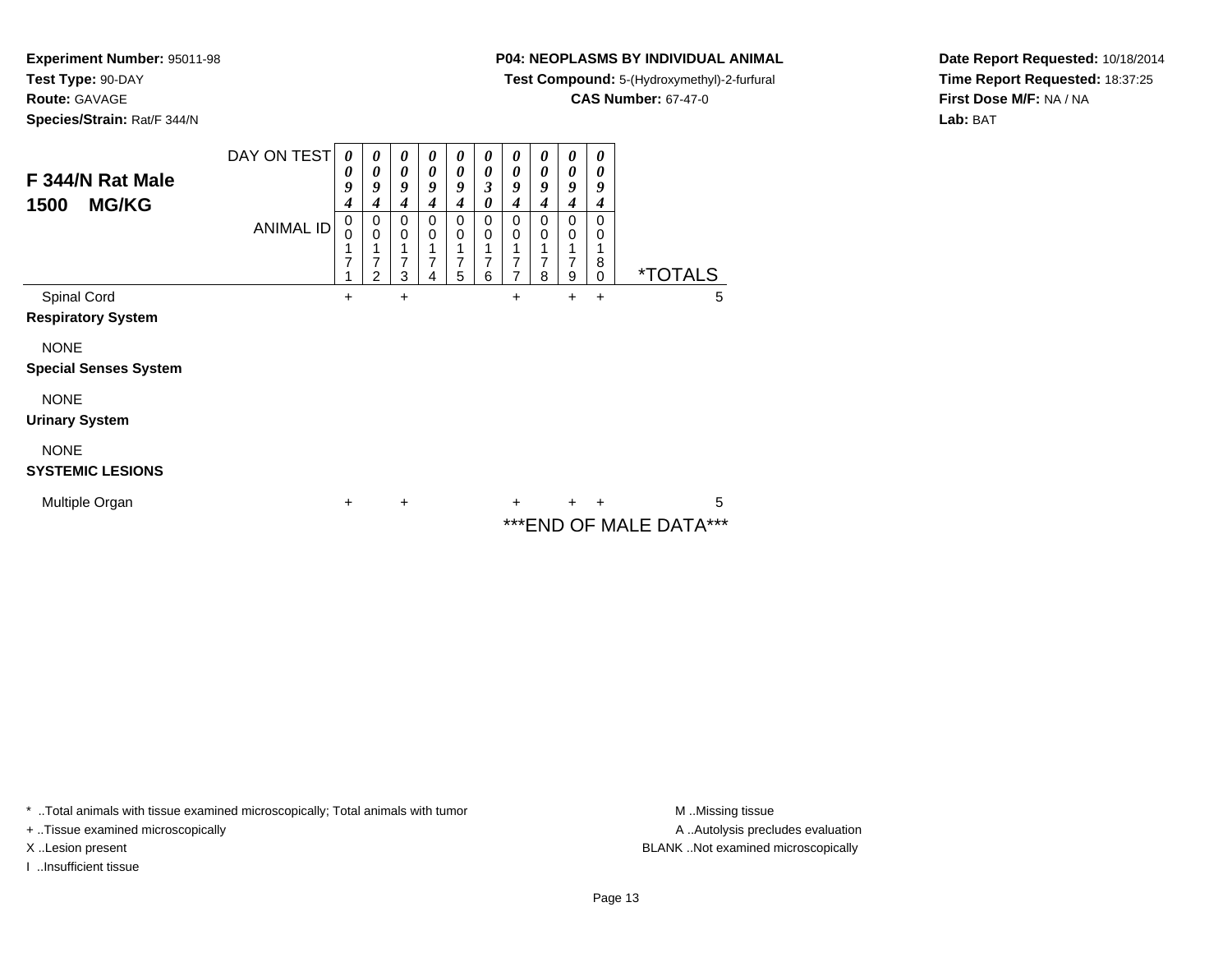**Route:** GAVAGE

**Species/Strain:** Rat/F 344/N

## **P04: NEOPLASMS BY INDIVIDUAL ANIMAL**

**Test Compound:** 5-(Hydroxymethyl)-2-furfural

**CAS Number:** 67-47-0

**Date Report Requested:** 10/18/2014**Time Report Requested:** 18:37:25**First Dose M/F:** NA / NA**Lab:** BAT

| F 344/N Rat Female                           | DAY ON TEST      | $\boldsymbol{\theta}$<br>0<br>9                | $\boldsymbol{\theta}$<br>0<br>9                                    | $\boldsymbol{\theta}$<br>0<br>9                                        | $\boldsymbol{\theta}$<br>$\boldsymbol{\theta}$<br>9                        | $\boldsymbol{\theta}$<br>$\boldsymbol{\theta}$<br>9                      | 0<br>0<br>9                                                                    | 0<br>0<br>9                                                        | $\boldsymbol{\theta}$<br>0<br>9                                        | $\boldsymbol{\theta}$<br>$\boldsymbol{\theta}$<br>9           | $\pmb{\theta}$<br>0<br>9                                                      |                       |
|----------------------------------------------|------------------|------------------------------------------------|--------------------------------------------------------------------|------------------------------------------------------------------------|----------------------------------------------------------------------------|--------------------------------------------------------------------------|--------------------------------------------------------------------------------|--------------------------------------------------------------------|------------------------------------------------------------------------|---------------------------------------------------------------|-------------------------------------------------------------------------------|-----------------------|
| 0 MG/KG                                      | <b>ANIMAL ID</b> | 4<br>$\mathbf 0$<br>$\mathbf 0$<br>1<br>8<br>1 | $\boldsymbol{4}$<br>$\pmb{0}$<br>$\mathbf 0$<br>1<br>$\frac{8}{2}$ | $\boldsymbol{4}$<br>$\pmb{0}$<br>$\mathbf 0$<br>$\mathbf{1}$<br>$^8_3$ | $\boldsymbol{4}$<br>$\mathsf 0$<br>$\mathbf 0$<br>1<br>8<br>$\overline{4}$ | $\boldsymbol{4}$<br>$\mathsf 0$<br>$\mathbf 0$<br>$\mathbf{1}$<br>8<br>5 | $\boldsymbol{4}$<br>$\pmb{0}$<br>$\mathbf 0$<br>1<br>$\bf 8$<br>$6\phantom{a}$ | $\boldsymbol{4}$<br>$\pmb{0}$<br>$\mathbf 0$<br>1<br>$\frac{8}{7}$ | $\boldsymbol{4}$<br>$\pmb{0}$<br>$\mathbf 0$<br>$\mathbf{1}$<br>8<br>8 | $\boldsymbol{4}$<br>$\mathsf 0$<br>$\mathbf 0$<br>1<br>8<br>9 | $\boldsymbol{4}$<br>$\pmb{0}$<br>$\mathbf 0$<br>$\mathbf{1}$<br>9<br>$\Omega$ | <i><b>*TOTALS</b></i> |
| <b>Alimentary System</b>                     |                  |                                                |                                                                    |                                                                        |                                                                            |                                                                          |                                                                                |                                                                    |                                                                        |                                                               |                                                                               |                       |
| <b>NONE</b><br><b>Cardiovascular System</b>  |                  |                                                |                                                                    |                                                                        |                                                                            |                                                                          |                                                                                |                                                                    |                                                                        |                                                               |                                                                               |                       |
| <b>NONE</b><br><b>Endocrine System</b>       |                  |                                                |                                                                    |                                                                        |                                                                            |                                                                          |                                                                                |                                                                    |                                                                        |                                                               |                                                                               |                       |
| <b>NONE</b><br><b>General Body System</b>    |                  |                                                |                                                                    |                                                                        |                                                                            |                                                                          |                                                                                |                                                                    |                                                                        |                                                               |                                                                               |                       |
| <b>NONE</b><br><b>Genital System</b>         |                  |                                                |                                                                    |                                                                        |                                                                            |                                                                          |                                                                                |                                                                    |                                                                        |                                                               |                                                                               |                       |
| <b>NONE</b><br><b>Hematopoietic System</b>   |                  |                                                |                                                                    |                                                                        |                                                                            |                                                                          |                                                                                |                                                                    |                                                                        |                                                               |                                                                               |                       |
| <b>NONE</b><br><b>Integumentary System</b>   |                  |                                                |                                                                    |                                                                        |                                                                            |                                                                          |                                                                                |                                                                    |                                                                        |                                                               |                                                                               |                       |
| <b>NONE</b><br><b>Musculoskeletal System</b> |                  |                                                |                                                                    |                                                                        |                                                                            |                                                                          |                                                                                |                                                                    |                                                                        |                                                               |                                                                               |                       |
| <b>NONE</b><br><b>Nervous System</b>         |                  |                                                |                                                                    |                                                                        |                                                                            |                                                                          |                                                                                |                                                                    |                                                                        |                                                               |                                                                               |                       |
| <b>Brain</b>                                 |                  | $\pm$                                          | $+$                                                                | $\ddot{}$                                                              |                                                                            |                                                                          |                                                                                |                                                                    | $\ddot{}$                                                              |                                                               | +                                                                             | 5                     |

\* ..Total animals with tissue examined microscopically; Total animals with tumor **M** . Missing tissue M ..Missing tissue A ..Autolysis precludes evaluation + ..Tissue examined microscopically X ..Lesion present BLANK ..Not examined microscopicallyI ..Insufficient tissue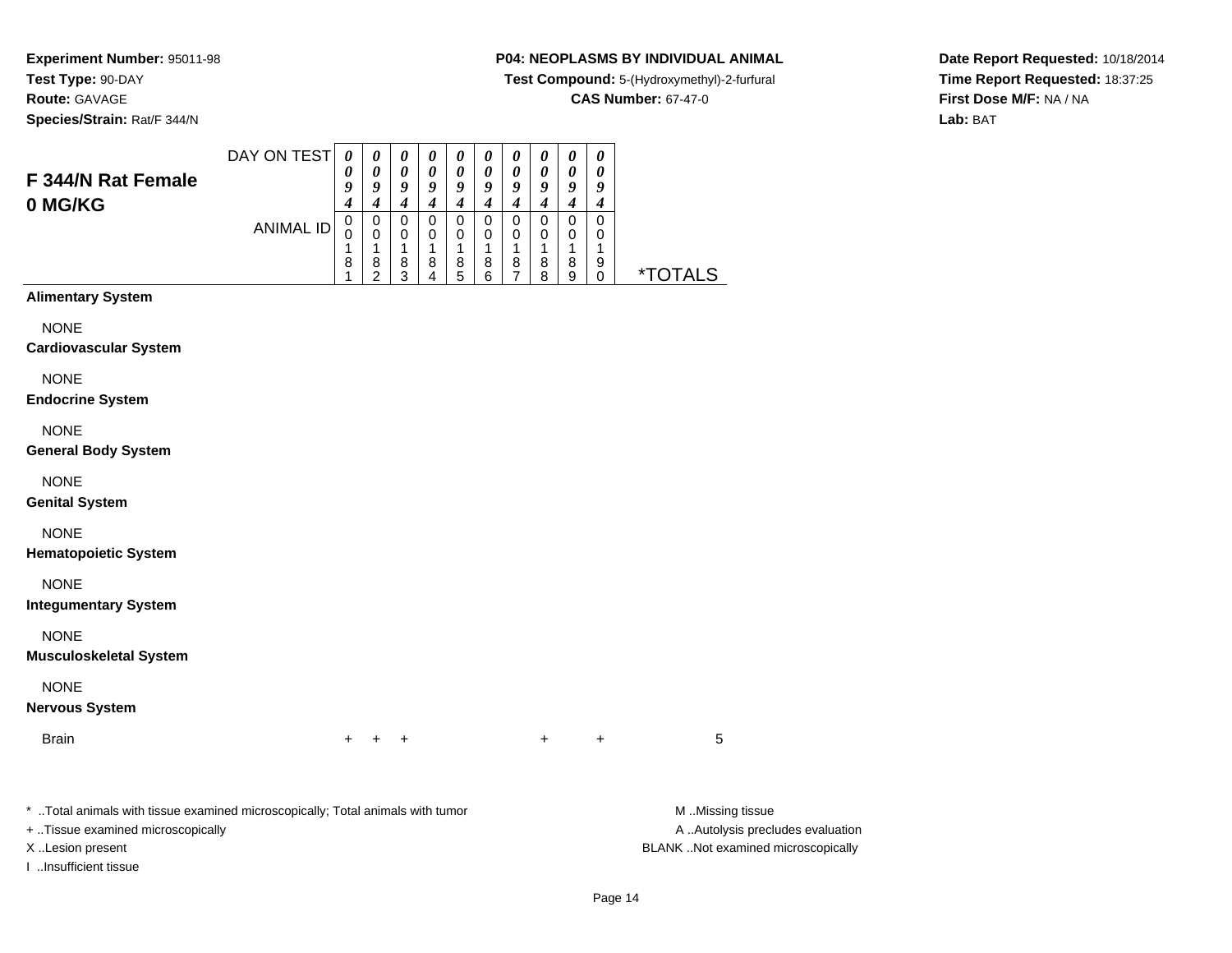**Test Type:** 90-DAY

**Route:** GAVAGE

**Species/Strain:** Rat/F 344/N

## **P04: NEOPLASMS BY INDIVIDUAL ANIMAL**

**Test Compound:** 5-(Hydroxymethyl)-2-furfural

**CAS Number:** 67-47-0

**Date Report Requested:** 10/18/2014**Time Report Requested:** 18:37:25**First Dose M/F:** NA / NA**Lab:** BAT

| F 344/N Rat Female<br>0 MG/KG               | DAY ON TEST      | $\boldsymbol{\theta}$<br>0<br>9<br>4 | 0<br>0<br>9<br>4              | 0<br>0<br>9<br>4             | 0<br>0<br>9<br>4 | 0<br>0<br>9<br>4      | 0<br>0<br>9<br>4        | 0<br>0<br>9<br>4        | 0<br>0<br>9<br>4               | 0<br>0<br>9<br>4        | 0<br>0<br>9<br>4                    |                       |
|---------------------------------------------|------------------|--------------------------------------|-------------------------------|------------------------------|------------------|-----------------------|-------------------------|-------------------------|--------------------------------|-------------------------|-------------------------------------|-----------------------|
|                                             | <b>ANIMAL ID</b> | 0<br>0<br>1<br>8                     | 0<br>0<br>8<br>$\overline{2}$ | $\Omega$<br>0<br>1<br>8<br>3 | 0<br>0<br>8<br>4 | 0<br>0<br>$\bf8$<br>5 | $\Omega$<br>0<br>8<br>6 | $\Omega$<br>0<br>8<br>7 | $\Omega$<br>$\Omega$<br>8<br>8 | $\Omega$<br>0<br>8<br>9 | $\Omega$<br>0<br>1<br>9<br>$\Omega$ | <i><b>*TOTALS</b></i> |
| Spinal Cord                                 |                  | $\ddot{}$                            | $\ddot{}$                     | $\ddot{}$                    |                  |                       |                         |                         | +                              |                         | $\ddot{}$                           | 5                     |
| <b>Respiratory System</b>                   |                  |                                      |                               |                              |                  |                       |                         |                         |                                |                         |                                     |                       |
| <b>NONE</b><br><b>Special Senses System</b> |                  |                                      |                               |                              |                  |                       |                         |                         |                                |                         |                                     |                       |
| <b>NONE</b>                                 |                  |                                      |                               |                              |                  |                       |                         |                         |                                |                         |                                     |                       |
| <b>Urinary System</b>                       |                  |                                      |                               |                              |                  |                       |                         |                         |                                |                         |                                     |                       |
| <b>NONE</b><br><b>SYSTEMIC LESIONS</b>      |                  |                                      |                               |                              |                  |                       |                         |                         |                                |                         |                                     |                       |
| Multiple Organ                              |                  | +                                    |                               | ÷                            |                  |                       |                         |                         | $\ddot{}$                      |                         | $\ddot{}$                           | 5                     |

\* ..Total animals with tissue examined microscopically; Total animals with tumor **M** . Missing tissue M ..Missing tissue

+ ..Tissue examined microscopically

I ..Insufficient tissue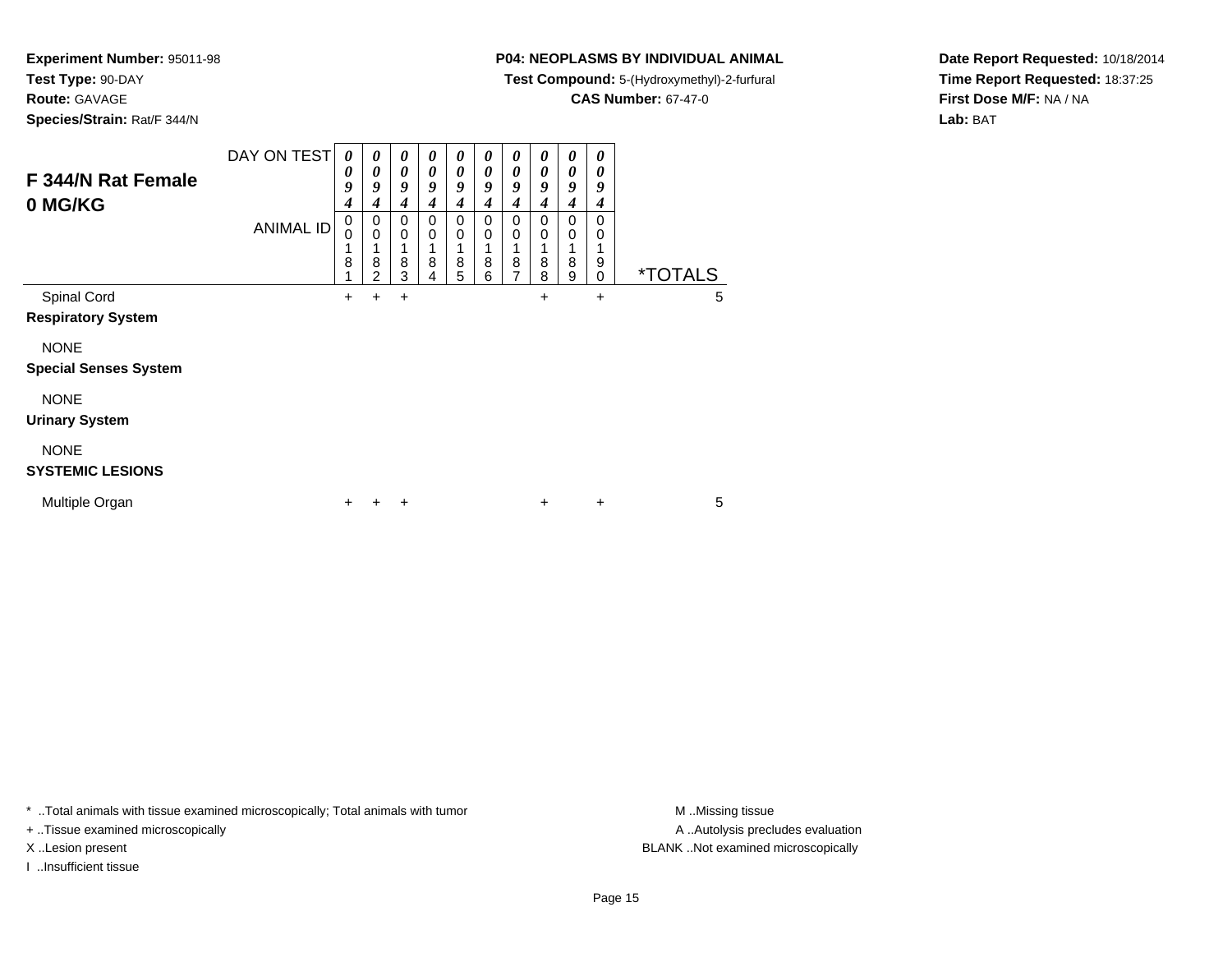**Species/Strain:** Rat/F 344/N

## **P04: NEOPLASMS BY INDIVIDUAL ANIMAL**

**Test Compound:** 5-(Hydroxymethyl)-2-furfural

**CAS Number:** 67-47-0

**Date Report Requested:** 10/18/2014**Time Report Requested:** 18:37:25**First Dose M/F:** NA / NA**Lab:** BAT

| F 344/N Rat Female                                                             | DAY ON TEST      | $\boldsymbol{\theta}$<br>0<br>9                   | 0<br>$\boldsymbol{\theta}$<br>9                                  | 0<br>$\boldsymbol{\theta}$<br>9                            | 0<br>0<br>9                                                                 | $\boldsymbol{\theta}$<br>0<br>$\boldsymbol{g}$                                                | 0<br>$\boldsymbol{\theta}$<br>$\boldsymbol{g}$                              | $\boldsymbol{\theta}$<br>0<br>9                                  | 0<br>0<br>9                                                  | $\pmb{\theta}$<br>0<br>$\boldsymbol{g}$                                     | $\boldsymbol{\theta}$<br>0<br>9                                            |                       |
|--------------------------------------------------------------------------------|------------------|---------------------------------------------------|------------------------------------------------------------------|------------------------------------------------------------|-----------------------------------------------------------------------------|-----------------------------------------------------------------------------------------------|-----------------------------------------------------------------------------|------------------------------------------------------------------|--------------------------------------------------------------|-----------------------------------------------------------------------------|----------------------------------------------------------------------------|-----------------------|
| 94 MG/KG                                                                       | <b>ANIMAL ID</b> | $\boldsymbol{4}$<br>$\pmb{0}$<br>0<br>1<br>9<br>1 | $\boldsymbol{4}$<br>$\mathbf 0$<br>0<br>1<br>9<br>$\overline{c}$ | $\boldsymbol{4}$<br>$\mathbf 0$<br>0<br>1<br>$\frac{9}{3}$ | $\boldsymbol{4}$<br>$\mathbf 0$<br>0<br>$\mathbf{1}$<br>9<br>$\overline{4}$ | $\boldsymbol{4}$<br>$\mathbf 0$<br>0<br>$\mathbf{1}$<br>$\begin{array}{c} 9 \\ 5 \end{array}$ | $\boldsymbol{4}$<br>$\mathbf 0$<br>0<br>$\mathbf{1}$<br>9<br>$6\phantom{a}$ | $\boldsymbol{4}$<br>$\mathbf 0$<br>0<br>1<br>9<br>$\overline{7}$ | $\boldsymbol{4}$<br>$\pmb{0}$<br>0<br>$\mathbf{1}$<br>9<br>8 | $\boldsymbol{4}$<br>$\pmb{0}$<br>0<br>$\mathbf{1}$<br>9<br>$\boldsymbol{9}$ | $\boldsymbol{4}$<br>$\mathbf 0$<br>0<br>$\overline{c}$<br>0<br>$\mathbf 0$ | <i><b>*TOTALS</b></i> |
| <b>Alimentary System</b>                                                       |                  |                                                   |                                                                  |                                                            |                                                                             |                                                                                               |                                                                             |                                                                  |                                                              |                                                                             |                                                                            |                       |
| <b>NONE</b><br><b>Cardiovascular System</b>                                    |                  |                                                   |                                                                  |                                                            |                                                                             |                                                                                               |                                                                             |                                                                  |                                                              |                                                                             |                                                                            |                       |
| <b>NONE</b><br><b>Endocrine System</b>                                         |                  |                                                   |                                                                  |                                                            |                                                                             |                                                                                               |                                                                             |                                                                  |                                                              |                                                                             |                                                                            |                       |
| <b>NONE</b><br><b>General Body System</b>                                      |                  |                                                   |                                                                  |                                                            |                                                                             |                                                                                               |                                                                             |                                                                  |                                                              |                                                                             |                                                                            |                       |
| <b>NONE</b><br><b>Genital System</b>                                           |                  |                                                   |                                                                  |                                                            |                                                                             |                                                                                               |                                                                             |                                                                  |                                                              |                                                                             |                                                                            |                       |
| <b>NONE</b><br><b>Hematopoietic System</b>                                     |                  |                                                   |                                                                  |                                                            |                                                                             |                                                                                               |                                                                             |                                                                  |                                                              |                                                                             |                                                                            |                       |
| <b>NONE</b><br><b>Integumentary System</b>                                     |                  |                                                   |                                                                  |                                                            |                                                                             |                                                                                               |                                                                             |                                                                  |                                                              |                                                                             |                                                                            |                       |
| <b>NONE</b><br><b>Musculoskeletal System</b>                                   |                  |                                                   |                                                                  |                                                            |                                                                             |                                                                                               |                                                                             |                                                                  |                                                              |                                                                             |                                                                            |                       |
| <b>NONE</b><br><b>Nervous System</b>                                           |                  |                                                   |                                                                  |                                                            |                                                                             |                                                                                               |                                                                             |                                                                  |                                                              |                                                                             |                                                                            |                       |
| <b>Brain</b>                                                                   |                  | $\ddot{}$                                         |                                                                  |                                                            | $+$                                                                         |                                                                                               | $\pm$                                                                       | $+$                                                              |                                                              | $\ddot{}$                                                                   |                                                                            | 5                     |
| * Total animals with tissue examined microscopically; Total animals with tumor |                  |                                                   |                                                                  |                                                            |                                                                             |                                                                                               |                                                                             |                                                                  |                                                              |                                                                             |                                                                            | M Missing tissue      |

+ ..Tissue examined microscopically

I ..Insufficient tissue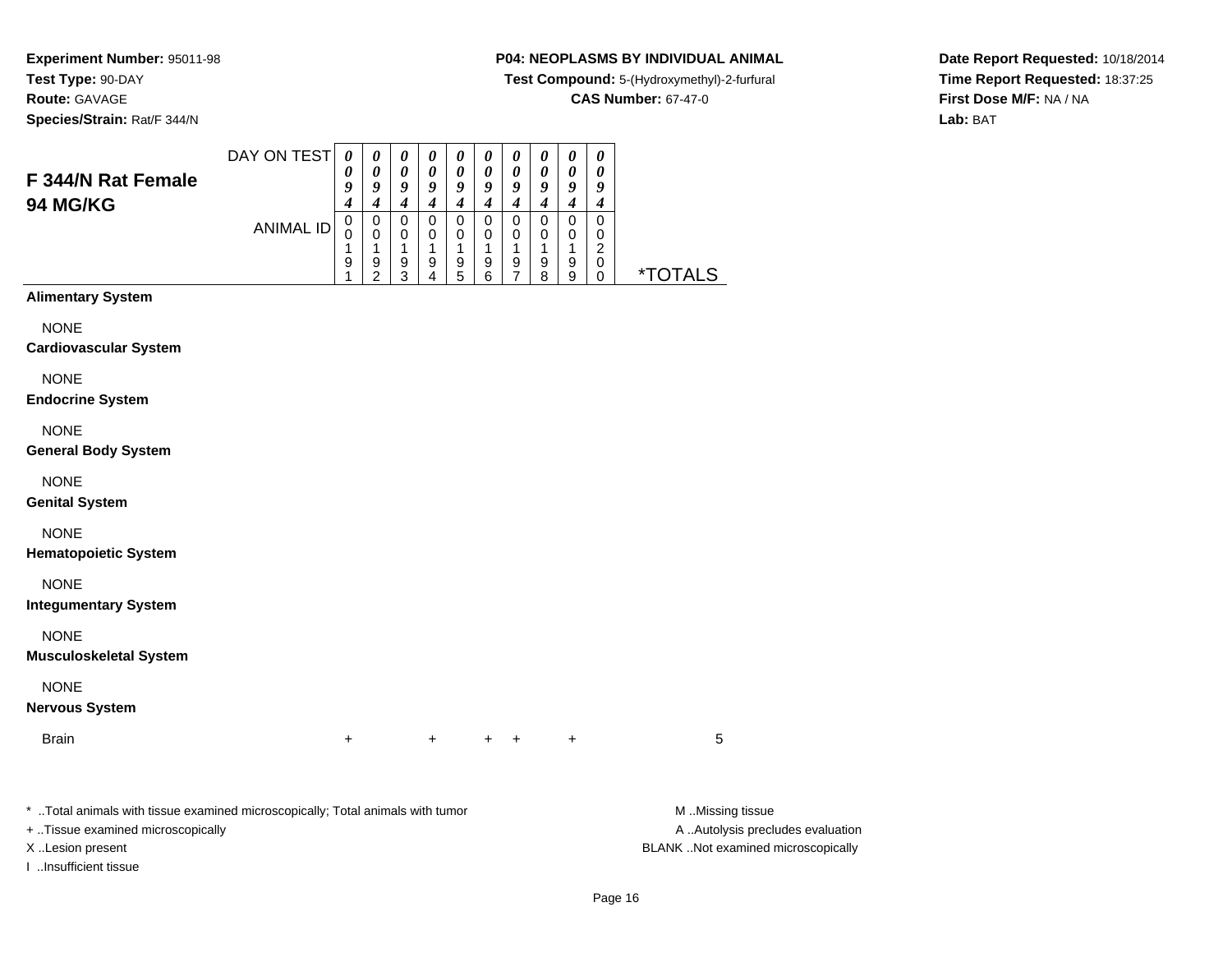**Route:** GAVAGE

**Species/Strain:** Rat/F 344/N

## **P04: NEOPLASMS BY INDIVIDUAL ANIMAL**

**Test Compound:** 5-(Hydroxymethyl)-2-furfural

**CAS Number:** 67-47-0

**Date Report Requested:** 10/18/2014**Time Report Requested:** 18:37:25**First Dose M/F:** NA / NA**Lab:** BAT

| F 344/N Rat Female<br><b>94 MG/KG</b> | DAY ON TEST<br><b>ANIMAL ID</b> | 0<br>0<br>9<br>4<br>0<br>0<br>9 | 0<br>0<br>9<br>4<br>0<br>0<br>9 | 0<br>0<br>9<br>4<br>0<br>0<br>9 | 0<br>0<br>9<br>4<br>0<br>0<br>9 | 0<br>0<br>9<br>4<br>0<br>0<br>9 | 0<br>0<br>9<br>4<br>0<br>0<br>9 | 0<br>0<br>9<br>4<br>0<br>0<br>9 | 0<br>0<br>9<br>4<br>0<br>0<br>9 | 0<br>0<br>9<br>4<br>0<br>0<br>9 | 0<br>0<br>9<br>4<br>0<br>0<br>2<br>$\Omega$ |                       |   |
|---------------------------------------|---------------------------------|---------------------------------|---------------------------------|---------------------------------|---------------------------------|---------------------------------|---------------------------------|---------------------------------|---------------------------------|---------------------------------|---------------------------------------------|-----------------------|---|
| Spinal Cord                           |                                 | 1<br>+                          | $\mathfrak{p}$                  | 3                               | 4<br>$\ddot{}$                  | 5                               | 6<br>$\ddot{}$                  | $\overline{7}$<br>$\ddot{}$     | 8                               | 9<br>$\ddot{}$                  | 0                                           | <i><b>*TOTALS</b></i> | 5 |
| <b>Respiratory System</b>             |                                 |                                 |                                 |                                 |                                 |                                 |                                 |                                 |                                 |                                 |                                             |                       |   |
| <b>NONE</b>                           |                                 |                                 |                                 |                                 |                                 |                                 |                                 |                                 |                                 |                                 |                                             |                       |   |
| <b>Special Senses System</b>          |                                 |                                 |                                 |                                 |                                 |                                 |                                 |                                 |                                 |                                 |                                             |                       |   |
| <b>NONE</b>                           |                                 |                                 |                                 |                                 |                                 |                                 |                                 |                                 |                                 |                                 |                                             |                       |   |
| <b>Urinary System</b>                 |                                 |                                 |                                 |                                 |                                 |                                 |                                 |                                 |                                 |                                 |                                             |                       |   |
| <b>NONE</b>                           |                                 |                                 |                                 |                                 |                                 |                                 |                                 |                                 |                                 |                                 |                                             |                       |   |
| <b>SYSTEMIC LESIONS</b>               |                                 |                                 |                                 |                                 |                                 |                                 |                                 |                                 |                                 |                                 |                                             |                       |   |
| Multiple Organ                        |                                 | ٠                               |                                 |                                 | $\ddot{}$                       |                                 | $\ddot{}$                       | ÷                               |                                 | ÷                               |                                             |                       | 5 |

\* ..Total animals with tissue examined microscopically; Total animals with tumor **M** . Missing tissue M ..Missing tissue

+ ..Tissue examined microscopically

I ..Insufficient tissue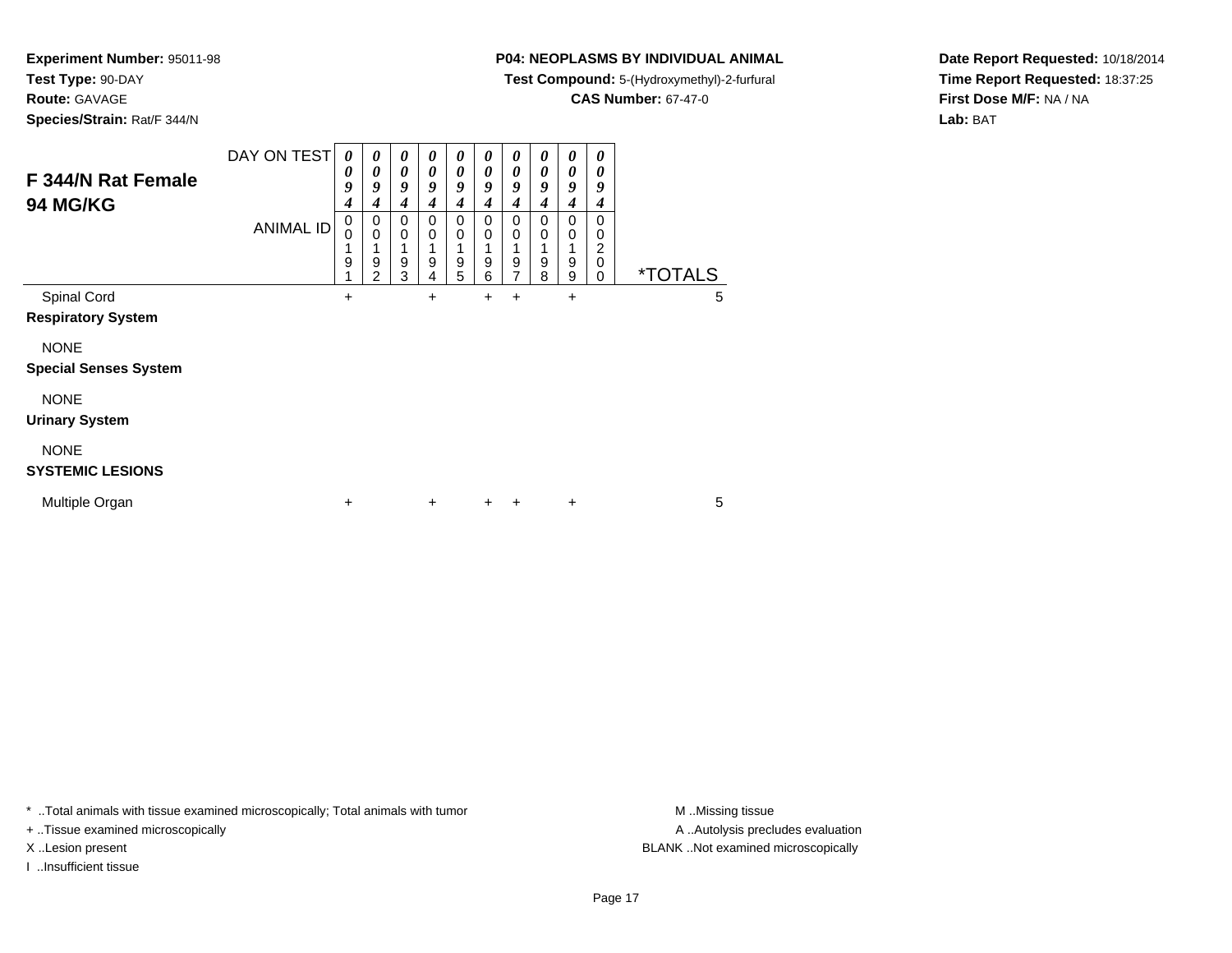**Species/Strain:** Rat/F 344/N

## **P04: NEOPLASMS BY INDIVIDUAL ANIMAL**

**Test Compound:** 5-(Hydroxymethyl)-2-furfural

**CAS Number:** 67-47-0

**Date Report Requested:** 10/18/2014**Time Report Requested:** 18:37:25**First Dose M/F:** NA / NA**Lab:** BAT

| F 344/N Rat Female                                                             | DAY ON TEST      | $\boldsymbol{\theta}$<br>$\boldsymbol{\theta}$<br>9                               | $\pmb{\theta}$<br>0<br>9                                                                    | $\boldsymbol{\theta}$<br>$\boldsymbol{\theta}$<br>9                    | $\boldsymbol{\theta}$<br>$\boldsymbol{\theta}$<br>$\boldsymbol{g}$                 | 0<br>$\pmb{\theta}$<br>9                                                             | $\boldsymbol{\theta}$<br>0<br>9                                            | $\boldsymbol{\theta}$<br>$\boldsymbol{\theta}$<br>9                                           | $\boldsymbol{\theta}$<br>$\pmb{\theta}$<br>9                             | $\pmb{\theta}$<br>$\pmb{\theta}$<br>9                                            | $\pmb{\theta}$<br>$\pmb{\theta}$<br>9                                                 |                       |
|--------------------------------------------------------------------------------|------------------|-----------------------------------------------------------------------------------|---------------------------------------------------------------------------------------------|------------------------------------------------------------------------|------------------------------------------------------------------------------------|--------------------------------------------------------------------------------------|----------------------------------------------------------------------------|-----------------------------------------------------------------------------------------------|--------------------------------------------------------------------------|----------------------------------------------------------------------------------|---------------------------------------------------------------------------------------|-----------------------|
| <b>MG/KG</b><br>188                                                            | <b>ANIMAL ID</b> | $\boldsymbol{4}$<br>$\pmb{0}$<br>$\mathbf 0$<br>$\overline{\mathbf{c}}$<br>0<br>1 | $\boldsymbol{4}$<br>$\pmb{0}$<br>$\mathbf 0$<br>$\overline{c}$<br>$\,0\,$<br>$\overline{2}$ | $\boldsymbol{4}$<br>$\pmb{0}$<br>0<br>$\overline{2}$<br>$\pmb{0}$<br>3 | $\boldsymbol{4}$<br>$\mathbf 0$<br>$\mathbf 0$<br>$\overline{c}$<br>$\pmb{0}$<br>4 | $\boldsymbol{4}$<br>$\mathbf 0$<br>$\mathbf 0$<br>$\boldsymbol{2}$<br>$\pmb{0}$<br>5 | $\boldsymbol{4}$<br>$\pmb{0}$<br>0<br>$\boldsymbol{2}$<br>$\mathsf 0$<br>6 | $\boldsymbol{4}$<br>$\pmb{0}$<br>$\mathbf 0$<br>$\boldsymbol{2}$<br>$\,0\,$<br>$\overline{7}$ | $\boldsymbol{4}$<br>$\mathbf 0$<br>0<br>$\boldsymbol{2}$<br>$\,0\,$<br>8 | $\boldsymbol{4}$<br>$\pmb{0}$<br>$\pmb{0}$<br>$\boldsymbol{2}$<br>$\pmb{0}$<br>9 | $\boldsymbol{4}$<br>$\pmb{0}$<br>0<br>$\boldsymbol{2}$<br>$\mathbf{1}$<br>$\mathbf 0$ | <i><b>*TOTALS</b></i> |
| <b>Alimentary System</b>                                                       |                  |                                                                                   |                                                                                             |                                                                        |                                                                                    |                                                                                      |                                                                            |                                                                                               |                                                                          |                                                                                  |                                                                                       |                       |
| <b>NONE</b><br><b>Cardiovascular System</b>                                    |                  |                                                                                   |                                                                                             |                                                                        |                                                                                    |                                                                                      |                                                                            |                                                                                               |                                                                          |                                                                                  |                                                                                       |                       |
| <b>NONE</b><br><b>Endocrine System</b>                                         |                  |                                                                                   |                                                                                             |                                                                        |                                                                                    |                                                                                      |                                                                            |                                                                                               |                                                                          |                                                                                  |                                                                                       |                       |
| <b>NONE</b><br><b>General Body System</b>                                      |                  |                                                                                   |                                                                                             |                                                                        |                                                                                    |                                                                                      |                                                                            |                                                                                               |                                                                          |                                                                                  |                                                                                       |                       |
| <b>NONE</b><br><b>Genital System</b>                                           |                  |                                                                                   |                                                                                             |                                                                        |                                                                                    |                                                                                      |                                                                            |                                                                                               |                                                                          |                                                                                  |                                                                                       |                       |
| <b>NONE</b><br><b>Hematopoietic System</b>                                     |                  |                                                                                   |                                                                                             |                                                                        |                                                                                    |                                                                                      |                                                                            |                                                                                               |                                                                          |                                                                                  |                                                                                       |                       |
| <b>NONE</b><br><b>Integumentary System</b>                                     |                  |                                                                                   |                                                                                             |                                                                        |                                                                                    |                                                                                      |                                                                            |                                                                                               |                                                                          |                                                                                  |                                                                                       |                       |
| <b>NONE</b><br><b>Musculoskeletal System</b>                                   |                  |                                                                                   |                                                                                             |                                                                        |                                                                                    |                                                                                      |                                                                            |                                                                                               |                                                                          |                                                                                  |                                                                                       |                       |
| <b>NONE</b><br><b>Nervous System</b>                                           |                  |                                                                                   |                                                                                             |                                                                        |                                                                                    |                                                                                      |                                                                            |                                                                                               |                                                                          |                                                                                  |                                                                                       |                       |
| <b>Brain</b>                                                                   |                  | $\ddot{}$                                                                         |                                                                                             |                                                                        |                                                                                    | $\ddot{}$                                                                            |                                                                            |                                                                                               |                                                                          | ÷                                                                                |                                                                                       | 5                     |
| * Total animals with tissue examined microscopically; Total animals with tumor |                  |                                                                                   |                                                                                             |                                                                        |                                                                                    |                                                                                      |                                                                            |                                                                                               |                                                                          |                                                                                  |                                                                                       | M Missing tissue      |

+ ..Tissue examined microscopically

I ..Insufficient tissue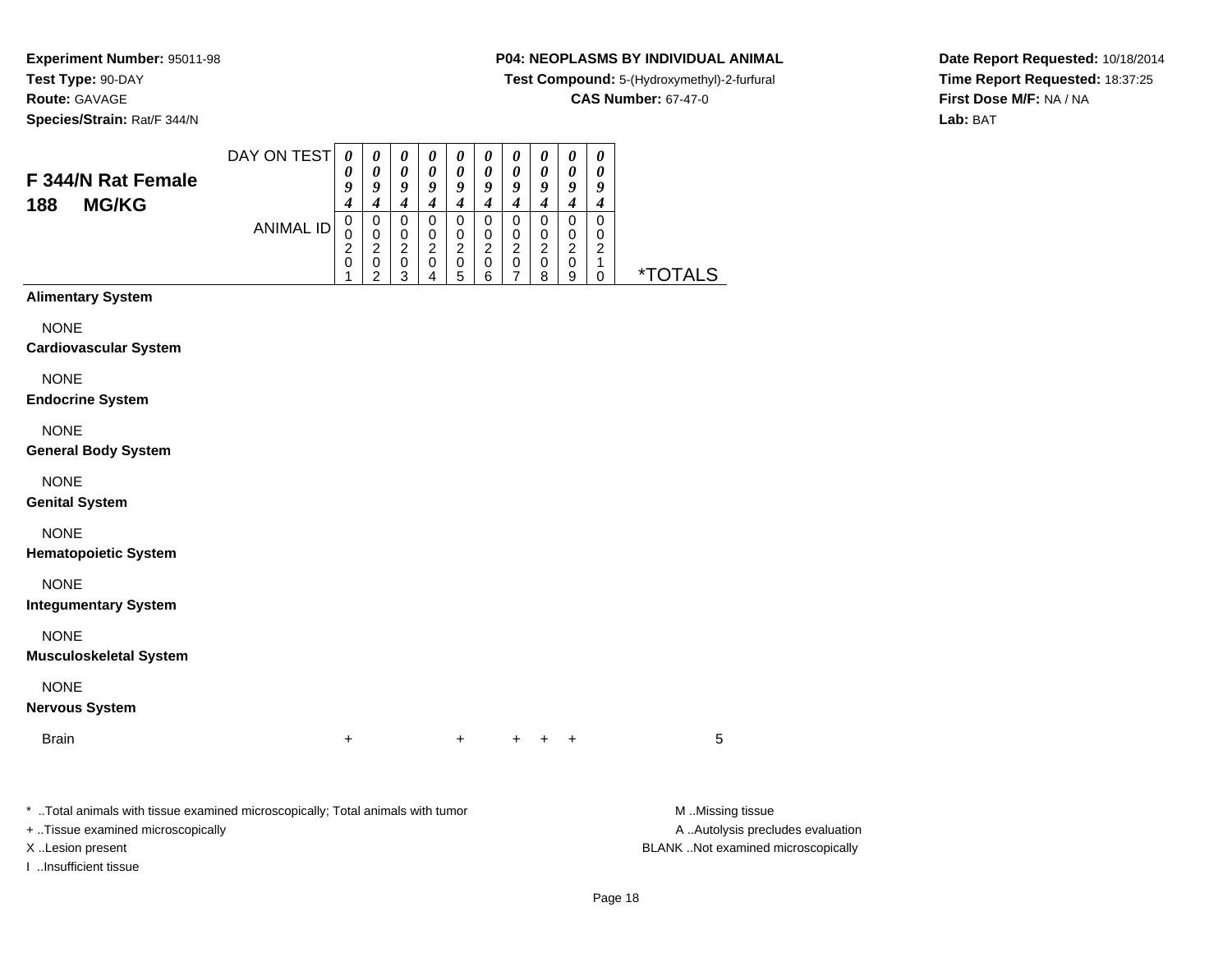**Test Type:** 90-DAY

**Route:** GAVAGE

**Species/Strain:** Rat/F 344/N

## **P04: NEOPLASMS BY INDIVIDUAL ANIMAL**

**Test Compound:** 5-(Hydroxymethyl)-2-furfural

**CAS Number:** 67-47-0

**Date Report Requested:** 10/18/2014**Time Report Requested:** 18:37:25**First Dose M/F:** NA / NA**Lab:** BAT

| F 344/N Rat Female<br><b>MG/KG</b><br>188   | DAY ON TEST      | $\boldsymbol{\theta}$<br>0<br>9<br>4    | 0<br>0<br>9<br>4                | 0<br>0<br>9<br>4                             | 0<br>0<br>9<br>4                                       | 0<br>0<br>9<br>4      | 0<br>0<br>9<br>4                             | 0<br>0<br>9<br>4                                      | $\boldsymbol{\theta}$<br>0<br>9<br>4         | 0<br>0<br>9<br>4                                       | 0<br>0<br>9<br>4                                      |                       |   |
|---------------------------------------------|------------------|-----------------------------------------|---------------------------------|----------------------------------------------|--------------------------------------------------------|-----------------------|----------------------------------------------|-------------------------------------------------------|----------------------------------------------|--------------------------------------------------------|-------------------------------------------------------|-----------------------|---|
|                                             | <b>ANIMAL ID</b> | 0<br>0<br>$\overline{2}$<br>$\mathbf 0$ | 0<br>0<br>2<br>$\mathbf 0$<br>2 | 0<br>0<br>$\overline{c}$<br>$\mathbf 0$<br>3 | 0<br>$\mathbf 0$<br>$\overline{c}$<br>$\mathbf 0$<br>4 | 0<br>0<br>2<br>0<br>5 | 0<br>0<br>$\overline{c}$<br>$\mathbf 0$<br>6 | 0<br>0<br>$\overline{\mathbf{c}}$<br>$\mathbf 0$<br>7 | 0<br>0<br>$\overline{c}$<br>$\mathbf 0$<br>8 | 0<br>$\mathbf 0$<br>$\overline{c}$<br>$\mathbf 0$<br>9 | 0<br>0<br>$\overline{\mathbf{c}}$<br>1<br>$\mathbf 0$ | <i><b>*TOTALS</b></i> |   |
| Spinal Cord<br><b>Respiratory System</b>    |                  | +                                       |                                 |                                              |                                                        | +                     |                                              | +                                                     | +                                            | +                                                      |                                                       |                       | 5 |
| <b>NONE</b><br><b>Special Senses System</b> |                  |                                         |                                 |                                              |                                                        |                       |                                              |                                                       |                                              |                                                        |                                                       |                       |   |
| <b>NONE</b><br><b>Urinary System</b>        |                  |                                         |                                 |                                              |                                                        |                       |                                              |                                                       |                                              |                                                        |                                                       |                       |   |
| <b>NONE</b><br><b>SYSTEMIC LESIONS</b>      |                  |                                         |                                 |                                              |                                                        |                       |                                              |                                                       |                                              |                                                        |                                                       |                       |   |
| Multiple Organ                              |                  | +                                       |                                 |                                              |                                                        | $\ddot{}$             |                                              | +                                                     |                                              | +                                                      |                                                       |                       | 5 |

\* ..Total animals with tissue examined microscopically; Total animals with tumor **M** . Missing tissue M ..Missing tissue

+ ..Tissue examined microscopically

I ..Insufficient tissue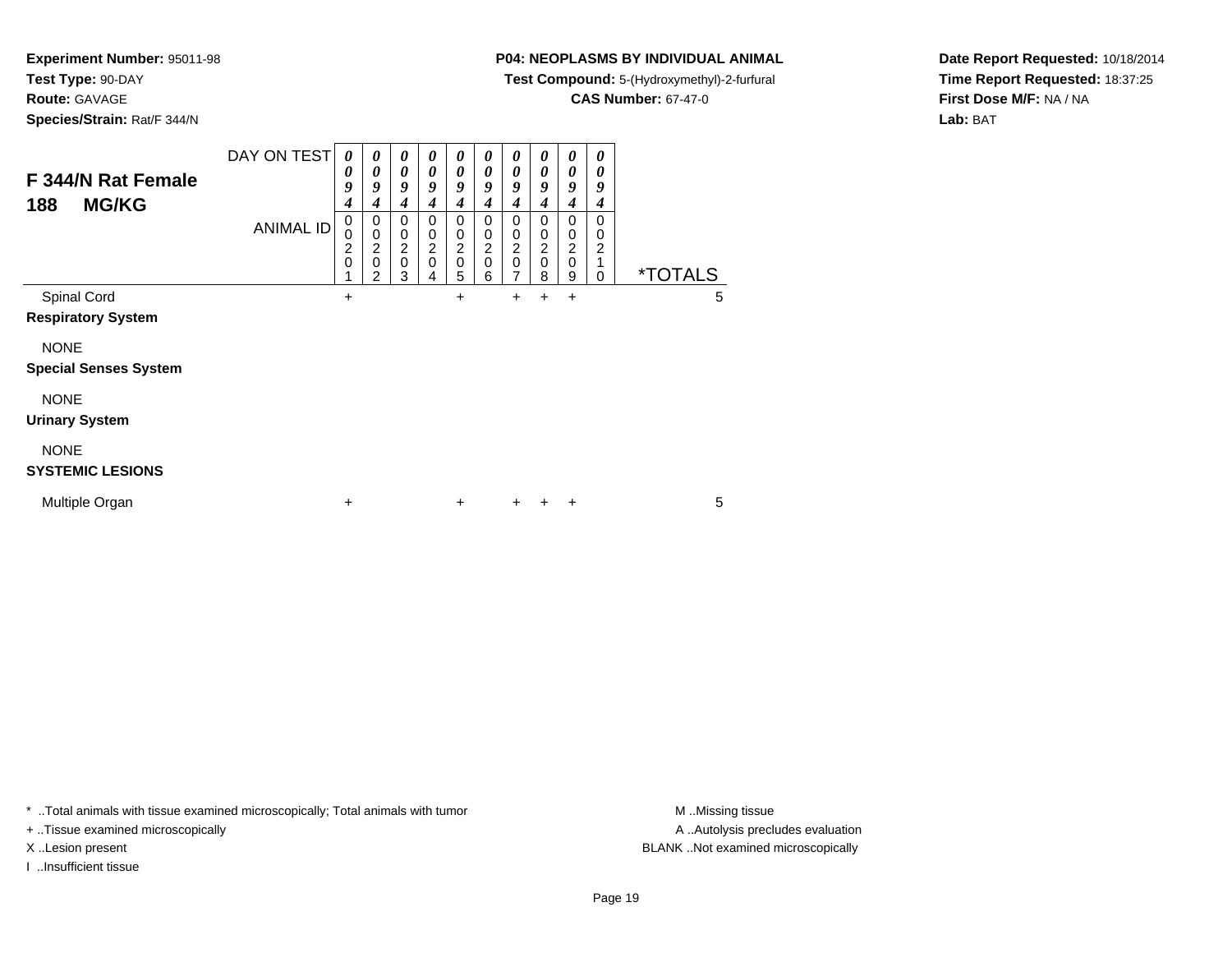**Species/Strain:** Rat/F 344/N

## **P04: NEOPLASMS BY INDIVIDUAL ANIMAL**

**Test Compound:** 5-(Hydroxymethyl)-2-furfural

**CAS Number:** 67-47-0

**Date Report Requested:** 10/18/2014**Time Report Requested:** 18:37:25**First Dose M/F:** NA / NA**Lab:** BAT

| F 344/N Rat Female<br><b>MG/KG</b><br>375                                                                               | DAY ON TEST      | $\boldsymbol{\theta}$<br>0<br>9<br>$\overline{\boldsymbol{4}}$ | $\boldsymbol{\theta}$<br>$\boldsymbol{\theta}$<br>9<br>$\overline{\boldsymbol{4}}$ | $\boldsymbol{\theta}$<br>$\boldsymbol{\theta}$<br>9<br>$\overline{\mathbf{4}}$ | $\boldsymbol{\theta}$<br>$\boldsymbol{\theta}$<br>9<br>$\boldsymbol{4}$ | $\pmb{\theta}$<br>$\boldsymbol{\theta}$<br>9<br>$\overline{\boldsymbol{4}}$ | $\boldsymbol{\theta}$<br>0<br>9<br>$\overline{\boldsymbol{4}}$  | $\pmb{\theta}$<br>$\boldsymbol{\theta}$<br>9<br>$\boldsymbol{4}$         | $\pmb{\theta}$<br>0<br>9<br>$\overline{\boldsymbol{4}}$ | $\boldsymbol{\theta}$<br>0<br>9<br>$\boldsymbol{4}$           | $\boldsymbol{\theta}$<br>$\boldsymbol{\theta}$<br>9<br>$\boldsymbol{4}$         |                         |
|-------------------------------------------------------------------------------------------------------------------------|------------------|----------------------------------------------------------------|------------------------------------------------------------------------------------|--------------------------------------------------------------------------------|-------------------------------------------------------------------------|-----------------------------------------------------------------------------|-----------------------------------------------------------------|--------------------------------------------------------------------------|---------------------------------------------------------|---------------------------------------------------------------|---------------------------------------------------------------------------------|-------------------------|
|                                                                                                                         | <b>ANIMAL ID</b> | $\,0\,$<br>$\pmb{0}$<br>$\overline{c}$<br>1<br>1               | $\pmb{0}$<br>$\pmb{0}$<br>$\overline{2}$<br>$\mathbf{1}$<br>$\overline{2}$         | $\mathbf 0$<br>$\pmb{0}$<br>$\overline{c}$<br>$\mathbf{1}$<br>3                | $\mathbf 0$<br>$\pmb{0}$<br>$\overline{2}$<br>1<br>4                    | 0<br>$\pmb{0}$<br>$\overline{2}$<br>$\mathbf{1}$<br>5                       | $\pmb{0}$<br>$\mathbf 0$<br>$\overline{c}$<br>$\mathbf{1}$<br>6 | $\,0\,$<br>$\pmb{0}$<br>$\overline{2}$<br>$\mathbf{1}$<br>$\overline{7}$ | $\mathbf 0$<br>$\pmb{0}$<br>$\overline{c}$<br>1<br>8    | $\pmb{0}$<br>$\pmb{0}$<br>$\overline{2}$<br>$\mathbf{1}$<br>9 | $\mathbf 0$<br>$\pmb{0}$<br>$\boldsymbol{2}$<br>$\boldsymbol{2}$<br>$\mathbf 0$ | <u>*TOTALS</u>          |
| <b>Alimentary System</b>                                                                                                |                  |                                                                |                                                                                    |                                                                                |                                                                         |                                                                             |                                                                 |                                                                          |                                                         |                                                               |                                                                                 |                         |
| <b>NONE</b><br><b>Cardiovascular System</b>                                                                             |                  |                                                                |                                                                                    |                                                                                |                                                                         |                                                                             |                                                                 |                                                                          |                                                         |                                                               |                                                                                 |                         |
| <b>NONE</b><br><b>Endocrine System</b>                                                                                  |                  |                                                                |                                                                                    |                                                                                |                                                                         |                                                                             |                                                                 |                                                                          |                                                         |                                                               |                                                                                 |                         |
| <b>NONE</b><br><b>General Body System</b>                                                                               |                  |                                                                |                                                                                    |                                                                                |                                                                         |                                                                             |                                                                 |                                                                          |                                                         |                                                               |                                                                                 |                         |
| <b>NONE</b><br><b>Genital System</b>                                                                                    |                  |                                                                |                                                                                    |                                                                                |                                                                         |                                                                             |                                                                 |                                                                          |                                                         |                                                               |                                                                                 |                         |
| <b>NONE</b><br><b>Hematopoietic System</b>                                                                              |                  |                                                                |                                                                                    |                                                                                |                                                                         |                                                                             |                                                                 |                                                                          |                                                         |                                                               |                                                                                 |                         |
| <b>NONE</b><br><b>Integumentary System</b>                                                                              |                  |                                                                |                                                                                    |                                                                                |                                                                         |                                                                             |                                                                 |                                                                          |                                                         |                                                               |                                                                                 |                         |
| <b>NONE</b><br><b>Musculoskeletal System</b>                                                                            |                  |                                                                |                                                                                    |                                                                                |                                                                         |                                                                             |                                                                 |                                                                          |                                                         |                                                               |                                                                                 |                         |
| <b>NONE</b><br><b>Nervous System</b>                                                                                    |                  |                                                                |                                                                                    |                                                                                |                                                                         |                                                                             |                                                                 |                                                                          |                                                         |                                                               |                                                                                 |                         |
| <b>Brain</b>                                                                                                            |                  |                                                                |                                                                                    |                                                                                | +                                                                       |                                                                             | +                                                               |                                                                          |                                                         | $\ddot{}$                                                     | +                                                                               | 5                       |
| . The contract of the contract of the contract of the contract of the state of the contract of the contract of $\alpha$ |                  |                                                                |                                                                                    |                                                                                |                                                                         |                                                                             |                                                                 |                                                                          |                                                         |                                                               |                                                                                 | $A = A + 1 + 1 + 1 + 1$ |

..Total animals with tissue examined microscopically; Total animals with tumor M ..Missing tissue M ..Missing tissue

+ ..Tissue examined microscopically

I ..Insufficient tissue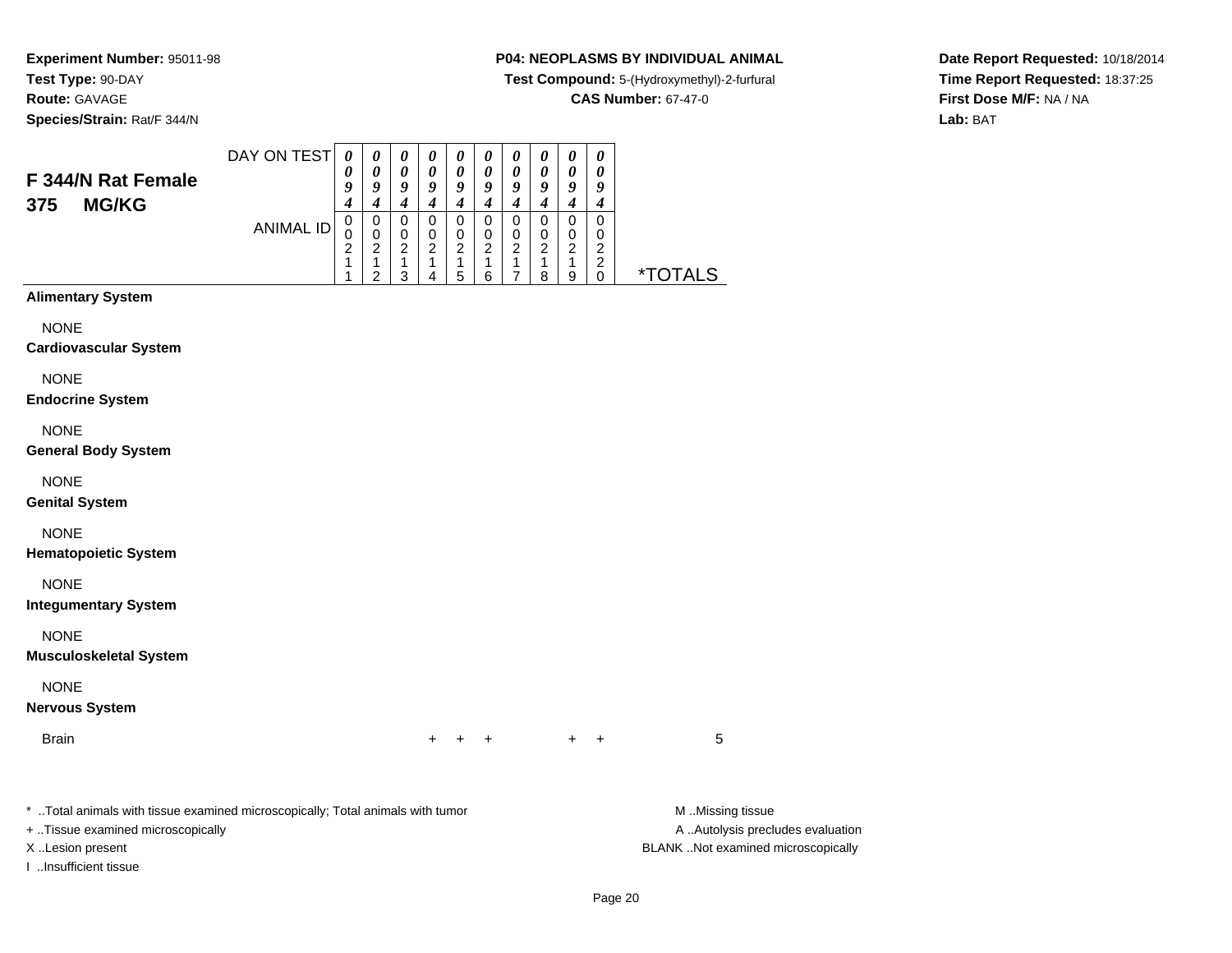**Test Type:** 90-DAY**Route:** GAVAGE

**Species/Strain:** Rat/F 344/N

## **P04: NEOPLASMS BY INDIVIDUAL ANIMAL**

**Test Compound:** 5-(Hydroxymethyl)-2-furfural

**CAS Number:** 67-47-0

**Date Report Requested:** 10/18/2014**Time Report Requested:** 18:37:25**First Dose M/F:** NA / NA**Lab:** BAT

| F 344/N Rat Female<br><b>MG/KG</b><br>375   | DAY ON TEST<br><b>ANIMAL ID</b> | 0<br>$\theta$<br>9<br>4<br>0<br>0<br>$\overline{c}$<br>1 | 0<br>0<br>9<br>4<br>0<br>0<br>$\overline{c}$<br>2 | 0<br>0<br>9<br>4<br>0<br>0<br>$\overline{c}$<br>3 | 0<br>0<br>9<br>4<br>0<br>0<br>$\overline{c}$<br>4 | 0<br>0<br>9<br>4<br>0<br>0<br>$\overline{c}$<br>1<br>5 | 0<br>0<br>9<br>$\boldsymbol{4}$<br>0<br>0<br>$\boldsymbol{2}$<br>1<br>6 | 0<br>0<br>9<br>4<br>0<br>0<br>$\overline{c}$ | 0<br>0<br>9<br>4<br>0<br>0<br>$\overline{c}$<br>8 | 0<br>0<br>9<br>4<br>0<br>0<br>$\overline{c}$<br>9 | 0<br>0<br>9<br>4<br>0<br>0<br>$\overline{\mathbf{c}}$<br>$\overline{\mathbf{c}}$<br>$\mathbf 0$ | <i><b>*TOTALS</b></i> |   |
|---------------------------------------------|---------------------------------|----------------------------------------------------------|---------------------------------------------------|---------------------------------------------------|---------------------------------------------------|--------------------------------------------------------|-------------------------------------------------------------------------|----------------------------------------------|---------------------------------------------------|---------------------------------------------------|-------------------------------------------------------------------------------------------------|-----------------------|---|
| Spinal Cord<br><b>Respiratory System</b>    |                                 |                                                          |                                                   |                                                   | +                                                 | $\ddot{}$                                              | $\ddot{}$                                                               |                                              |                                                   | $\ddot{}$                                         | +                                                                                               |                       | 5 |
| <b>NONE</b><br><b>Special Senses System</b> |                                 |                                                          |                                                   |                                                   |                                                   |                                                        |                                                                         |                                              |                                                   |                                                   |                                                                                                 |                       |   |
| <b>NONE</b><br><b>Urinary System</b>        |                                 |                                                          |                                                   |                                                   |                                                   |                                                        |                                                                         |                                              |                                                   |                                                   |                                                                                                 |                       |   |
| <b>NONE</b><br><b>SYSTEMIC LESIONS</b>      |                                 |                                                          |                                                   |                                                   |                                                   |                                                        |                                                                         |                                              |                                                   |                                                   |                                                                                                 |                       |   |
| Multiple Organ                              |                                 |                                                          |                                                   |                                                   | +                                                 |                                                        |                                                                         |                                              |                                                   | +                                                 | ٠                                                                                               |                       | 5 |

\* ..Total animals with tissue examined microscopically; Total animals with tumor **M** . Missing tissue M ..Missing tissue

+ ..Tissue examined microscopically

I ..Insufficient tissue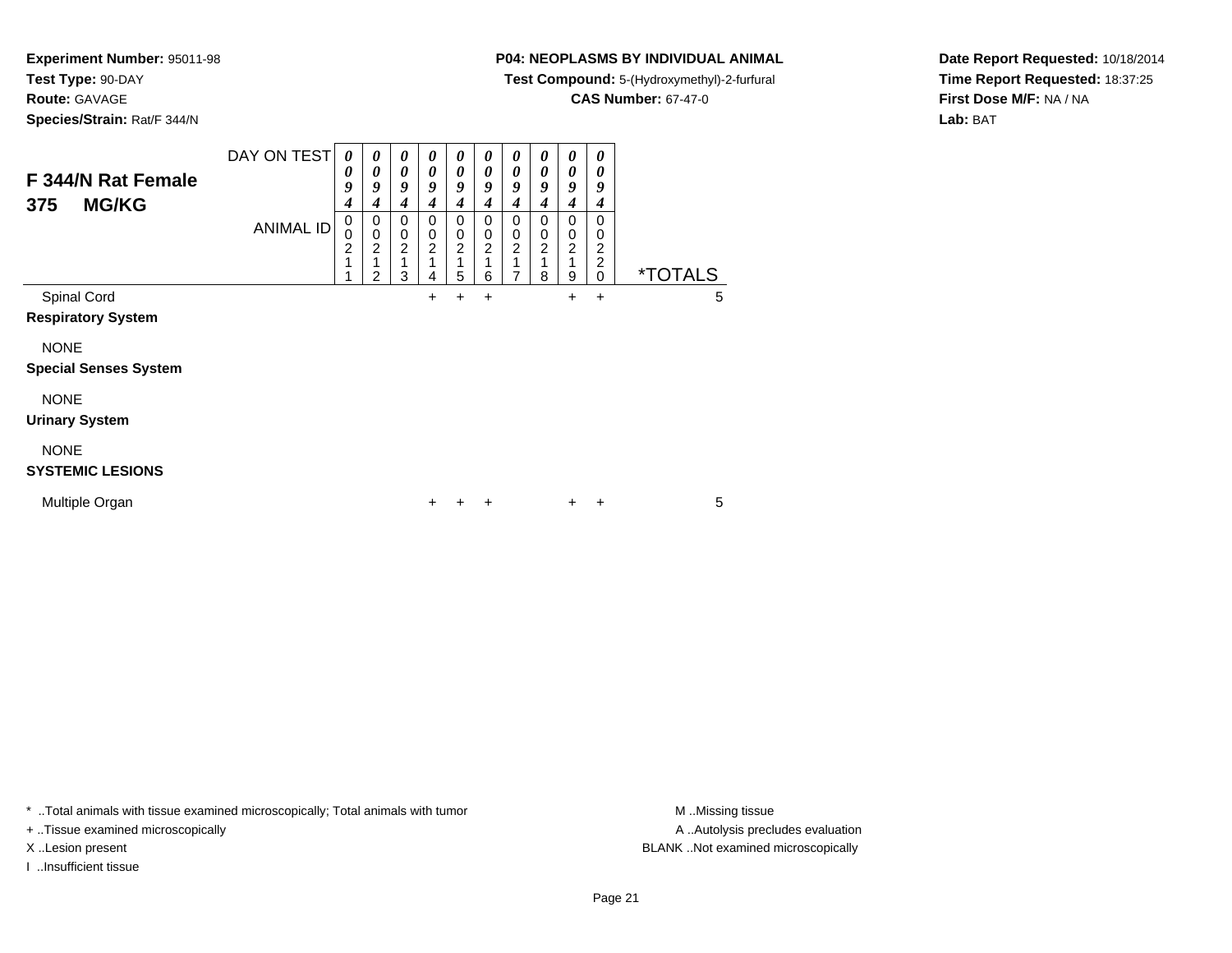**Species/Strain:** Rat/F 344/N

## **P04: NEOPLASMS BY INDIVIDUAL ANIMAL**

**Test Compound:** 5-(Hydroxymethyl)-2-furfural

**CAS Number:** 67-47-0

**Date Report Requested:** 10/18/2014**Time Report Requested:** 18:37:25**First Dose M/F:** NA / NA**Lab:** BAT

| F 344/N Rat Female<br>750<br><b>MG/KG</b>    | DAY ON TEST      | $\boldsymbol{\theta}$<br>0<br>9<br>$\boldsymbol{4}$             | $\boldsymbol{\theta}$<br>$\boldsymbol{\theta}$<br>9<br>$\boldsymbol{4}$ | $\boldsymbol{\theta}$<br>$\boldsymbol{\theta}$<br>9<br>$\overline{\boldsymbol{4}}$ | $\boldsymbol{\theta}$<br>0<br>9<br>$\boldsymbol{4}$ | $\boldsymbol{\theta}$<br>$\pmb{\theta}$<br>9<br>$\boldsymbol{4}$          | $\boldsymbol{\theta}$<br>$\boldsymbol{\theta}$<br>9<br>$\boldsymbol{4}$ | $\boldsymbol{\theta}$<br>$\boldsymbol{\theta}$<br>9<br>$\boldsymbol{4}$ | 0<br>0<br>9<br>$\boldsymbol{4}$      | $\boldsymbol{\theta}$<br>0<br>9<br>$\boldsymbol{4}$           | $\boldsymbol{\theta}$<br>$\boldsymbol{\theta}$<br>9<br>$\boldsymbol{4}$        |                |
|----------------------------------------------|------------------|-----------------------------------------------------------------|-------------------------------------------------------------------------|------------------------------------------------------------------------------------|-----------------------------------------------------|---------------------------------------------------------------------------|-------------------------------------------------------------------------|-------------------------------------------------------------------------|--------------------------------------|---------------------------------------------------------------|--------------------------------------------------------------------------------|----------------|
|                                              | <b>ANIMAL ID</b> | $\pmb{0}$<br>$\pmb{0}$<br>$\overline{c}$<br>$\overline{c}$<br>1 | $\mbox{O}$<br>$\mathbf 0$<br>$\begin{array}{c} 2 \\ 2 \\ 2 \end{array}$ | $\pmb{0}$<br>$\pmb{0}$<br>$\overline{c}$<br>$\frac{2}{3}$                          | $\pmb{0}$<br>$\pmb{0}$<br>$\frac{2}{2}$<br>4        | $\overline{0}$<br>$\pmb{0}$<br>$\begin{array}{c} 2 \\ 2 \\ 5 \end{array}$ | $\pmb{0}$<br>$\mathbf 0$<br>$\boldsymbol{2}$<br>$\boldsymbol{2}$<br>6   | $\mathsf 0$<br>$\mathbf 0$<br>$\frac{2}{2}$<br>$\overline{7}$           | $\pmb{0}$<br>0<br>$\frac{2}{2}$<br>8 | $\mathsf 0$<br>$\pmb{0}$<br>$\frac{2}{2}$<br>$\boldsymbol{9}$ | $\pmb{0}$<br>0<br>$\boldsymbol{2}$<br>$\ensuremath{\mathsf{3}}$<br>$\mathbf 0$ | <u>*TOTALS</u> |
| <b>Alimentary System</b>                     |                  |                                                                 |                                                                         |                                                                                    |                                                     |                                                                           |                                                                         |                                                                         |                                      |                                                               |                                                                                |                |
| <b>NONE</b><br><b>Cardiovascular System</b>  |                  |                                                                 |                                                                         |                                                                                    |                                                     |                                                                           |                                                                         |                                                                         |                                      |                                                               |                                                                                |                |
| <b>NONE</b><br><b>Endocrine System</b>       |                  |                                                                 |                                                                         |                                                                                    |                                                     |                                                                           |                                                                         |                                                                         |                                      |                                                               |                                                                                |                |
| <b>NONE</b><br><b>General Body System</b>    |                  |                                                                 |                                                                         |                                                                                    |                                                     |                                                                           |                                                                         |                                                                         |                                      |                                                               |                                                                                |                |
| <b>NONE</b><br><b>Genital System</b>         |                  |                                                                 |                                                                         |                                                                                    |                                                     |                                                                           |                                                                         |                                                                         |                                      |                                                               |                                                                                |                |
| <b>NONE</b><br><b>Hematopoietic System</b>   |                  |                                                                 |                                                                         |                                                                                    |                                                     |                                                                           |                                                                         |                                                                         |                                      |                                                               |                                                                                |                |
| <b>NONE</b><br><b>Integumentary System</b>   |                  |                                                                 |                                                                         |                                                                                    |                                                     |                                                                           |                                                                         |                                                                         |                                      |                                                               |                                                                                |                |
| <b>NONE</b><br><b>Musculoskeletal System</b> |                  |                                                                 |                                                                         |                                                                                    |                                                     |                                                                           |                                                                         |                                                                         |                                      |                                                               |                                                                                |                |
| <b>NONE</b><br><b>Nervous System</b>         |                  |                                                                 |                                                                         |                                                                                    |                                                     |                                                                           |                                                                         |                                                                         |                                      |                                                               |                                                                                |                |
| <b>Brain</b>                                 |                  |                                                                 |                                                                         |                                                                                    | $\ddot{}$                                           |                                                                           |                                                                         |                                                                         |                                      | $+$                                                           | $\ddot{}$                                                                      | 5              |
|                                              |                  |                                                                 |                                                                         |                                                                                    |                                                     |                                                                           |                                                                         |                                                                         |                                      |                                                               |                                                                                |                |

\* ..Total animals with tissue examined microscopically; Total animals with tumor **M** . Missing tissue M ..Missing tissue + ..Tissue examined microscopically

I ..Insufficient tissue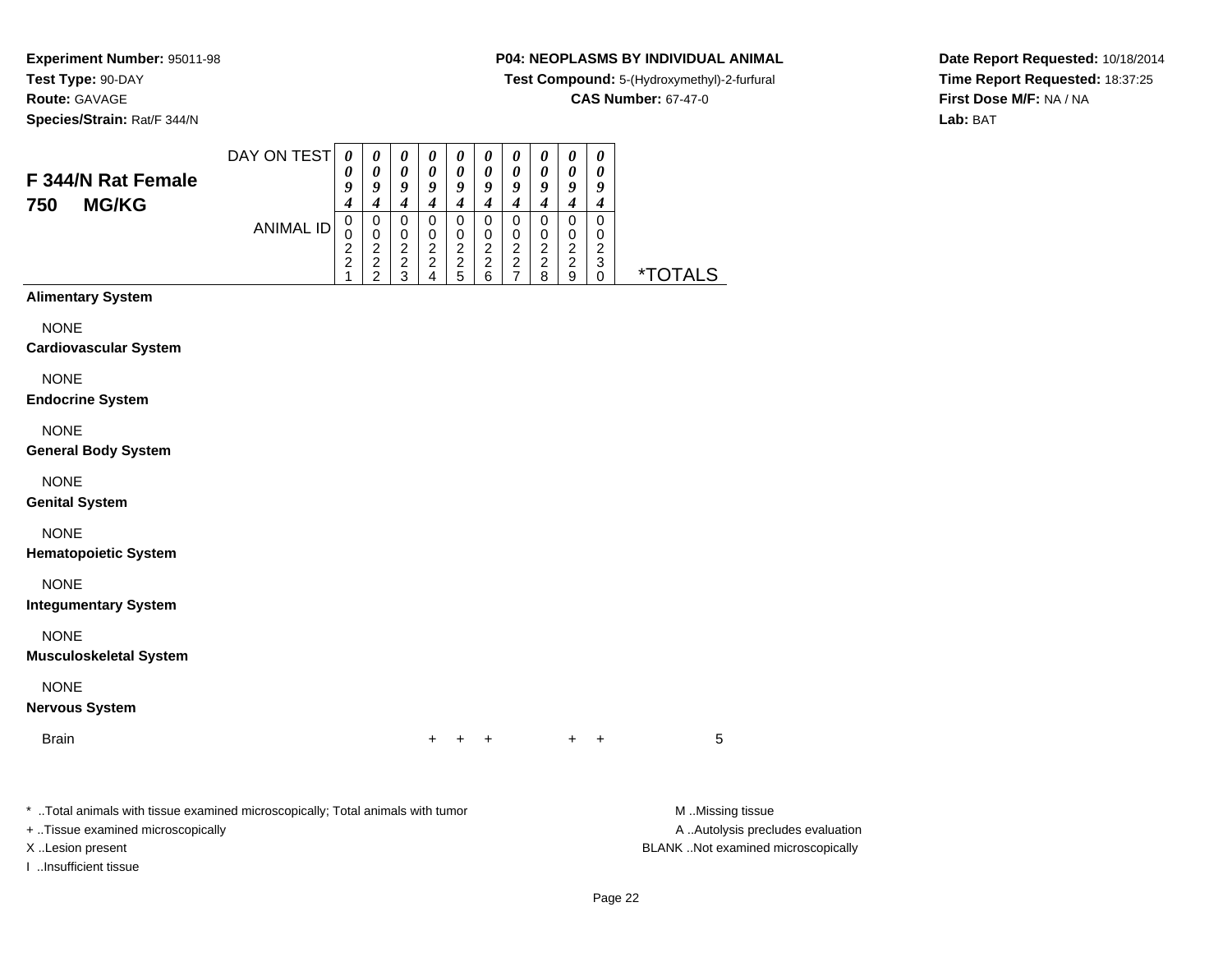**Test Type:** 90-DAY

**Route:** GAVAGE

**Species/Strain:** Rat/F 344/N

## **P04: NEOPLASMS BY INDIVIDUAL ANIMAL**

**Test Compound:** 5-(Hydroxymethyl)-2-furfural

**CAS Number:** 67-47-0

**Date Report Requested:** 10/18/2014**Time Report Requested:** 18:37:25**First Dose M/F:** NA / NA**Lab:** BAT

| F 344/N Rat Female<br><b>MG/KG</b><br>750   | DAY ON TEST<br><b>ANIMAL ID</b> | 0<br>0<br>9<br>4<br>0<br>0<br>$\overline{c}$<br>$\overline{c}$ | 0<br>0<br>9<br>4<br>0<br>$\mathbf 0$<br>$\overline{2}$<br>$\overline{c}$ | 0<br>0<br>9<br>4<br>0<br>0<br>$\frac{2}{2}$ | 0<br>0<br>9<br>4<br>0<br>0<br>$\boldsymbol{2}$<br>$\overline{c}$ | 0<br>0<br>9<br>4<br>0<br>0<br>$\frac{2}{5}$ | 0<br>0<br>9<br>4<br>0<br>0<br>$\begin{array}{c}\n 2 \\  2 \\  6\n \end{array}$ | 0<br>0<br>9<br>4<br>0<br>0<br>$\frac{2}{2}$ | $\boldsymbol{\theta}$<br>0<br>9<br>4<br>$\mathbf 0$<br>0<br>$\begin{array}{c} 2 \\ 2 \\ 8 \end{array}$ | 0<br>0<br>9<br>4<br>0<br>0<br>$\frac{2}{9}$ | 0<br>0<br>9<br>4<br>0<br>0<br>$\overline{c}$<br>3 |                       |   |
|---------------------------------------------|---------------------------------|----------------------------------------------------------------|--------------------------------------------------------------------------|---------------------------------------------|------------------------------------------------------------------|---------------------------------------------|--------------------------------------------------------------------------------|---------------------------------------------|--------------------------------------------------------------------------------------------------------|---------------------------------------------|---------------------------------------------------|-----------------------|---|
| Spinal Cord<br><b>Respiratory System</b>    |                                 |                                                                | $\mathfrak{p}$                                                           | 3                                           | 4<br>+                                                           | $\ddot{}$                                   | $\ddot{}$                                                                      |                                             |                                                                                                        | $\ddot{}$                                   | $\mathbf 0$<br>$\ddot{}$                          | <i><b>*TOTALS</b></i> | 5 |
| <b>NONE</b><br><b>Special Senses System</b> |                                 |                                                                |                                                                          |                                             |                                                                  |                                             |                                                                                |                                             |                                                                                                        |                                             |                                                   |                       |   |
| <b>NONE</b><br><b>Urinary System</b>        |                                 |                                                                |                                                                          |                                             |                                                                  |                                             |                                                                                |                                             |                                                                                                        |                                             |                                                   |                       |   |
| <b>NONE</b><br><b>SYSTEMIC LESIONS</b>      |                                 |                                                                |                                                                          |                                             |                                                                  |                                             |                                                                                |                                             |                                                                                                        |                                             |                                                   |                       |   |
| Multiple Organ                              |                                 |                                                                |                                                                          |                                             | +                                                                |                                             |                                                                                |                                             |                                                                                                        | +                                           | ÷                                                 |                       | 5 |

\* ..Total animals with tissue examined microscopically; Total animals with tumor **M** . Missing tissue M ..Missing tissue

+ ..Tissue examined microscopically

I ..Insufficient tissue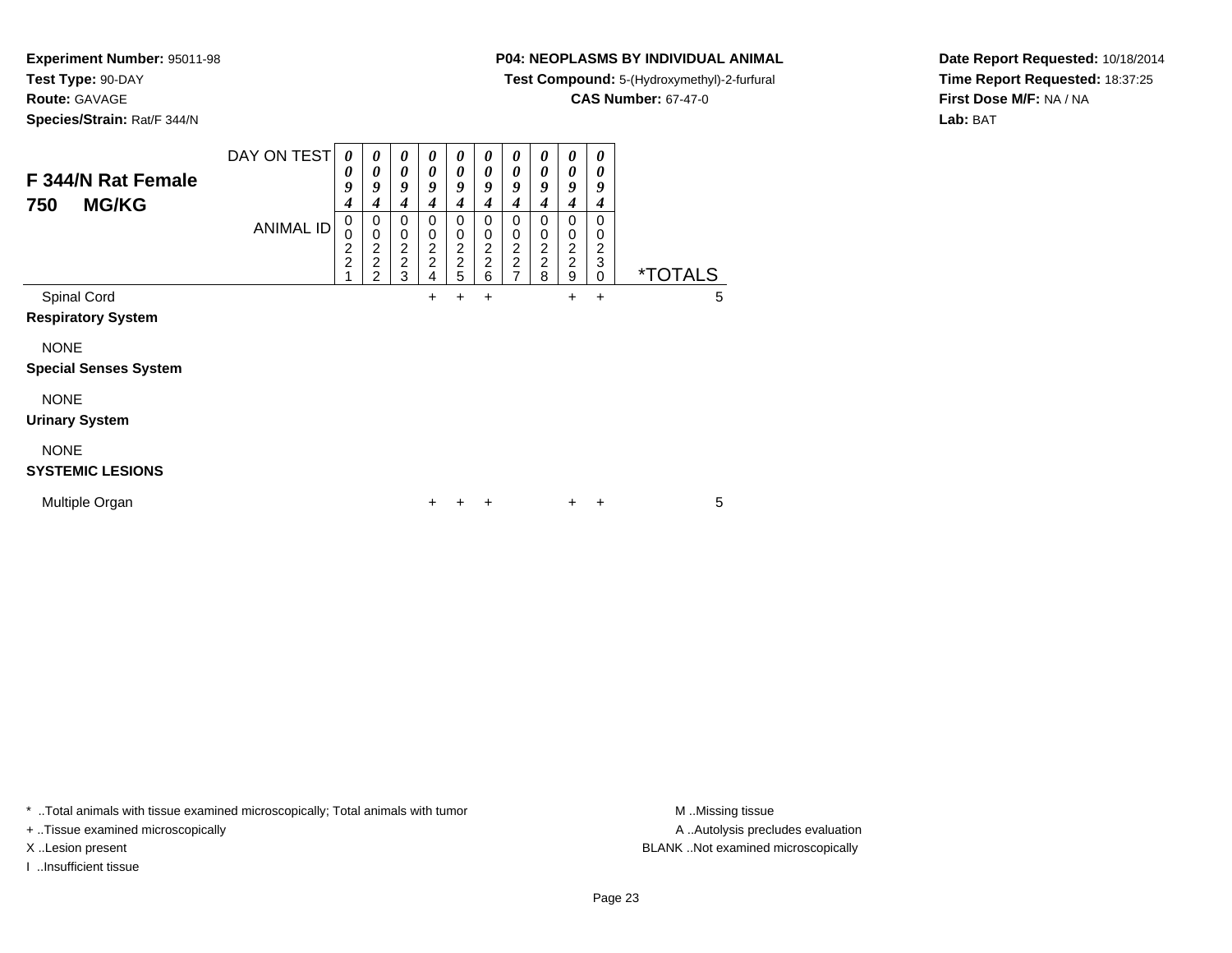**Species/Strain:** Rat/F 344/N

## **P04: NEOPLASMS BY INDIVIDUAL ANIMAL**

**Test Compound:** 5-(Hydroxymethyl)-2-furfural

**CAS Number:** 67-47-0

**Date Report Requested:** 10/18/2014**Time Report Requested:** 18:37:25**First Dose M/F:** NA / NA**Lab:** BAT

| F 344/N Rat Female                                                             | DAY ON TEST      | $\boldsymbol{\theta}$<br>$\boldsymbol{\theta}$<br>$\boldsymbol{\theta}$ | $\boldsymbol{\theta}$<br>$\boldsymbol{\theta}$<br>9                                                           | $\boldsymbol{\theta}$<br>$\boldsymbol{\theta}$<br>9                                  | $\boldsymbol{\theta}$<br>$\boldsymbol{\theta}$<br>9                                                         | $\boldsymbol{\theta}$<br>$\boldsymbol{\theta}$<br>9  | $\boldsymbol{\theta}$<br>$\boldsymbol{\theta}$<br>9                                                         | $\boldsymbol{\theta}$<br>0<br>5                                                                          | $\boldsymbol{\theta}$<br>0<br>9                                  | $\boldsymbol{\theta}$<br>$\boldsymbol{\theta}$<br>$\boldsymbol{\theta}$            | $\boldsymbol{\theta}$<br>$\boldsymbol{\theta}$<br>9                                                      |                       |
|--------------------------------------------------------------------------------|------------------|-------------------------------------------------------------------------|---------------------------------------------------------------------------------------------------------------|--------------------------------------------------------------------------------------|-------------------------------------------------------------------------------------------------------------|------------------------------------------------------|-------------------------------------------------------------------------------------------------------------|----------------------------------------------------------------------------------------------------------|------------------------------------------------------------------|------------------------------------------------------------------------------------|----------------------------------------------------------------------------------------------------------|-----------------------|
| 1500<br><b>MG/KG</b>                                                           | <b>ANIMAL ID</b> | $\boldsymbol{4}$<br>$\mathbf 0$<br>$\mathbf 0$<br>$\frac{2}{3}$<br>1    | $\boldsymbol{4}$<br>$\mathbf 0$<br>$\pmb{0}$<br>$\overline{2}$<br>$\ensuremath{\mathsf{3}}$<br>$\overline{2}$ | $\boldsymbol{4}$<br>$\mathbf 0$<br>$\begin{array}{c}\n0 \\ 2 \\ 3 \\ 3\n\end{array}$ | $\boldsymbol{4}$<br>$\pmb{0}$<br>$\pmb{0}$<br>$\overline{c}$<br>$\ensuremath{\mathsf{3}}$<br>$\overline{4}$ | $\boldsymbol{4}$<br>$\mathbf 0$<br>$0$<br>$3$<br>$5$ | $\boldsymbol{4}$<br>$\mathbf 0$<br>$\,0\,$<br>$\overline{2}$<br>$\ensuremath{\mathsf{3}}$<br>$\overline{6}$ | $\boldsymbol{g}$<br>$\mathbf 0$<br>$\,0\,$<br>$\mathbf 2$<br>$\ensuremath{\mathsf{3}}$<br>$\overline{7}$ | $\boldsymbol{4}$<br>$\pmb{0}$<br>$\frac{0}{2}$<br>$\overline{8}$ | $\mathfrak{z}$<br>$\boldsymbol{0}$<br>$\pmb{0}$<br>$\overline{2}$<br>$\frac{3}{9}$ | $\boldsymbol{4}$<br>$\pmb{0}$<br>$\mathbf 0$<br>$\overline{c}$<br>$\overline{\mathbf{4}}$<br>$\mathbf 0$ | <i><b>*TOTALS</b></i> |
| <b>Alimentary System</b>                                                       |                  |                                                                         |                                                                                                               |                                                                                      |                                                                                                             |                                                      |                                                                                                             |                                                                                                          |                                                                  |                                                                                    |                                                                                                          |                       |
| <b>NONE</b><br><b>Cardiovascular System</b>                                    |                  |                                                                         |                                                                                                               |                                                                                      |                                                                                                             |                                                      |                                                                                                             |                                                                                                          |                                                                  |                                                                                    |                                                                                                          |                       |
| <b>NONE</b><br><b>Endocrine System</b>                                         |                  |                                                                         |                                                                                                               |                                                                                      |                                                                                                             |                                                      |                                                                                                             |                                                                                                          |                                                                  |                                                                                    |                                                                                                          |                       |
| <b>NONE</b><br><b>General Body System</b>                                      |                  |                                                                         |                                                                                                               |                                                                                      |                                                                                                             |                                                      |                                                                                                             |                                                                                                          |                                                                  |                                                                                    |                                                                                                          |                       |
| <b>NONE</b><br><b>Genital System</b>                                           |                  |                                                                         |                                                                                                               |                                                                                      |                                                                                                             |                                                      |                                                                                                             |                                                                                                          |                                                                  |                                                                                    |                                                                                                          |                       |
| <b>NONE</b><br><b>Hematopoietic System</b>                                     |                  |                                                                         |                                                                                                               |                                                                                      |                                                                                                             |                                                      |                                                                                                             |                                                                                                          |                                                                  |                                                                                    |                                                                                                          |                       |
| <b>NONE</b><br><b>Integumentary System</b>                                     |                  |                                                                         |                                                                                                               |                                                                                      |                                                                                                             |                                                      |                                                                                                             |                                                                                                          |                                                                  |                                                                                    |                                                                                                          |                       |
| <b>NONE</b><br><b>Musculoskeletal System</b>                                   |                  |                                                                         |                                                                                                               |                                                                                      |                                                                                                             |                                                      |                                                                                                             |                                                                                                          |                                                                  |                                                                                    |                                                                                                          |                       |
| <b>NONE</b><br><b>Nervous System</b>                                           |                  |                                                                         |                                                                                                               |                                                                                      |                                                                                                             |                                                      |                                                                                                             |                                                                                                          |                                                                  |                                                                                    |                                                                                                          |                       |
| <b>Brain</b>                                                                   |                  |                                                                         | $\ddot{}$                                                                                                     |                                                                                      |                                                                                                             | $+$ $+$                                              | $\ddot{}$                                                                                                   |                                                                                                          |                                                                  |                                                                                    | $\ddot{}$                                                                                                | 5                     |
| * Total animals with tissue examined microscopically; Total animals with tumor |                  |                                                                         |                                                                                                               |                                                                                      |                                                                                                             |                                                      |                                                                                                             |                                                                                                          |                                                                  |                                                                                    |                                                                                                          | M Missing tissue      |

+ ..Tissue examined microscopically

I ..Insufficient tissue